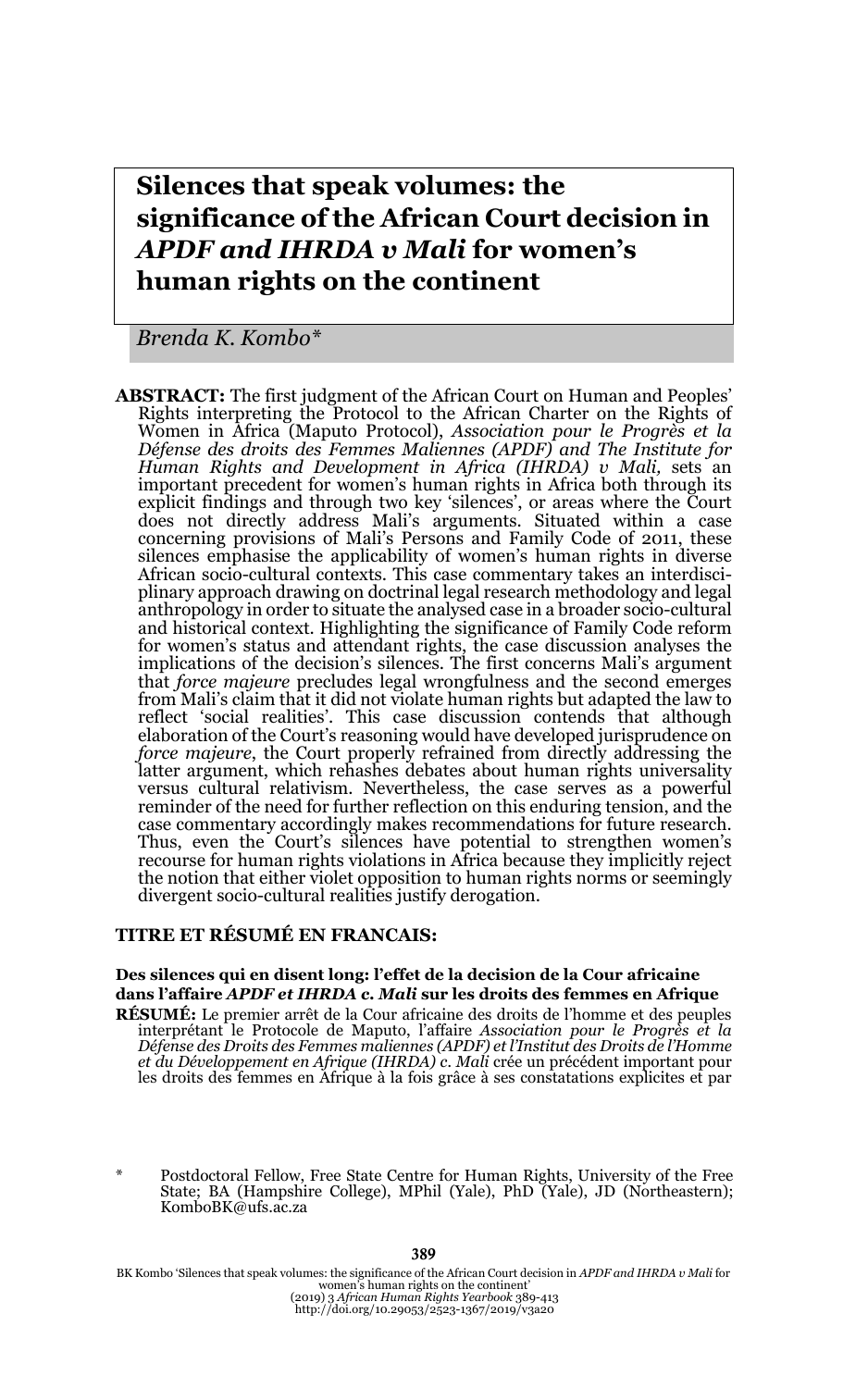390 *Kombo/*APDF and IHRDA v Mali *and women's human rights on the continent*

deux « silences » clés, ou domaines dans lesquels la Cour n'aborde pas directement les arguments du Mali. Se trouvant dans une affaire concernant des dispositions du Code des personnes et de la famille du Mali de 2011, ces silences soulignent l'applicabilité des droits fondamentaux des femmes dans divers contextes socioculturels africains. Cette contribution adopte une approche interdisciplinaire s'appuyant sur l'approche juridique doctrinale et l'anthropologie juridique tout en situant l'affaire dans un contexte socioculturel et historique plus large. Après avoir souligné l'importance de la réforme du Code de la famille pour le statut et autres droits des femmes, la contribution analyse les conséquences attachées aux silences de la décision. Le premier concerne l'argument du Mali selon lequel un cas de force majeure exclut l'illicéité juridique et le second découle de l'affirmation du Mali selon laquelle il n'a pas violé les droits de l'homme, mais a adapté la loi aux « réalités sociales ». L'article postule qu'alors que le raisonnement de la Cour aurait pu développer la jurisprudence en matière de force majeure, la Cour s'est correctement abstenue de traiter directement de ce dernier argument, qui fait prendre un nouveau tournant aux débats sur l'universalité des droits de l'homme versus le relativisme culturel. Néanmoins, l'affaire rappelle de manière convaincante la nécessité de poursuivre la réflexion sur cette tension persistante et l'article propose en conséquence des recommandations pour les recherches futures. Ainsi, même les silences de la Cour pourraient renforcer le recours des femmes en matière de violations des droits humains en Afrique parce qu'ils rejettent implicitement la notion selon laquelle soit une opposition violente aux normes des droits de l'homme, soit des réalités socioculturelles apparemment divergentes justifient une dérogation.

**KEY WORDS:** African Court on Human and Peoples' Rights, derogation, *force majeure*, family law, Maputo Protocol, *APDFR and IHRDA v Mali*, women's rights, marriage

#### **CONTENT:**

| $\mathbf{1}$           |                                                                                    |  |
|------------------------|------------------------------------------------------------------------------------|--|
| $\overline{2}$         | Background on family code reform in Mali and other African countries 392           |  |
| 3                      |                                                                                    |  |
| $\boldsymbol{\Lambda}$ |                                                                                    |  |
|                        | Mali's argument that force majeure precludes legal wrongfulness 397<br>4.1         |  |
|                        | Mali's argument regarding adapting the law to 'socio-cultural realities'405<br>4.2 |  |
|                        |                                                                                    |  |

# **1 INTRODUCTION**

On 11 May 2018, the African Court on Human and Peoples' Rights (African Court or Court) issued its first decision interpreting the Protocol to the African Charter on Human and Peoples' Rights on the Rights of Women in Africa (Maputo Protocol) in the case of *Association pour le Progrès et la Défense des Droits des Femmes Maliennes (APDF) and The Institute for Human Rights and Development in Africa (IHRDA) v Mali* (the *APDF and IHRDA* case). This landmark decision held that Mali's Persons and Family Code (Family Code) of 20111 violated provisions of the Maputo Protocol, the Convention on the Elimination of All Forms of Discrimination Against Women (CEDAW), and the African Charter on the Rights and Welfare of the Child (Children's Charter). Through this decision, which concerned sensitive issues about marriage and family life, the Court set an important precedent for women's human rights in Africa. However, it did this both through its explicit findings and through two key

<sup>1</sup> Loi 2011-087 du 30 Décembre 2011 Portant Code des Personnes et de la Famille.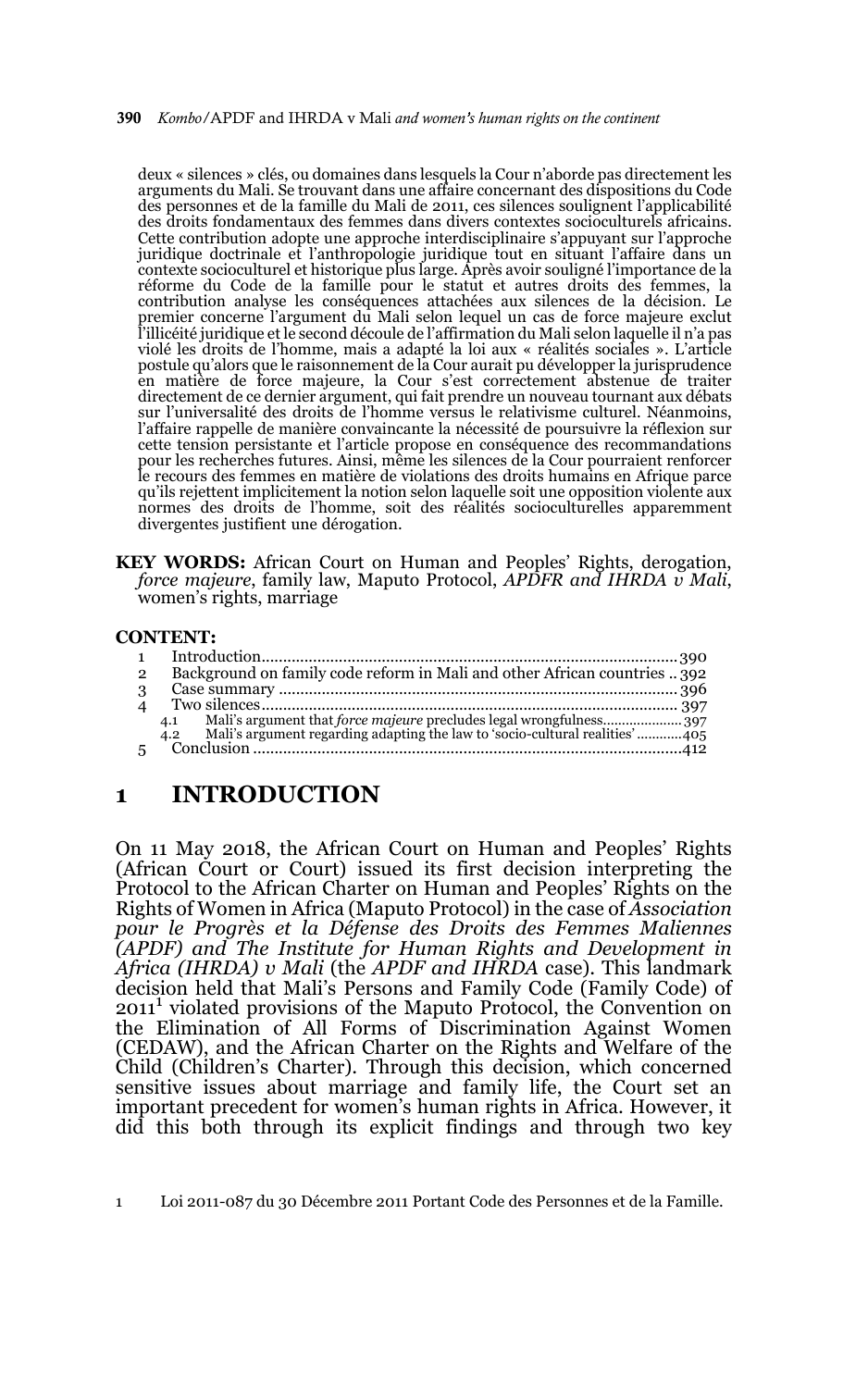'silences', or junctures where the Court did not directly address the respondent state's arguments. Linguists and other scholars posit that silence is not empty and neutral but has multiple meanings<sup>2</sup> and is closely bound with discourse.3 Thus, the silences in the case are communicative. While the article does not delve deeply into understanding the meanings of the silences as this would have necessitated direct engagement with the judges who drafted the decision, it briefly considers both what they might signal and whether the Court appropriately remained silent, while analysing in more detail some of the ideas that might alternatively have been directly articulated by the Court. Understanding these aspects of the decision as well as its significance requires going beyond the traditional confines of doctrinal legal research. As such, this case discussion takes an interdisciplinary approach that situates the case in a broader socio-cultural and historical context.

Following a brief background section on Family Code reform in Mali and other African countries and a brief summary of the *APDF and IHRDA* case, this commentary analyses the two major silences. The first concerns Mali's argument that *force majeure* precluded legal wrongfulness, and the second emerges from Mali's argument that far from violating human rights law, it simply adapted legislation to 'social realities'.4 These silences have particular significance for women's human rights because they pertain to derogation. Through its arguments, Mali sought to suspend some of its human rights obligations towards women based on protests that ensued after the National Assembly adopted the 2009 Family Code bill as well as Mali's self-described efforts to ensure that the law remained in step with 'social realities'. I argue that while the Court appropriately dismissed Mali's *force majeure* argument, elaborating on its reasoning would have developed jurisprudence in this important area. Also, by only indirectly addressing Mali's argument about 'social realities', the Court properly refrained from entering into the complex debate over universalism versus cultural relativism. Nevertheless, the case serves as a powerful reminder of the need for further academic and practical reflection on this tension, and accordingly make recommendations for future research. The Court's response to these arguments had critical bearing on when states can justifiably limit women's enjoyment of their human rights. While the Court did not directly respond to the arguments, it implicitly rejected them, thereby potentially strengthening women's recourse for human rights violations.

<sup>2</sup> See K Acheson 'Silence as gesture: rethinking the nature of communicative silences' (2008) 18 *Communication Theory* 535; M-L Achino-Loeb 'Reflecting on silence and anthropology' 30 March 2015 PoLAR Emergent Conversations https:/ /polarjournal.org/2015/03/30/emergent-conversations-part-2/ (accessed 5 July  $2019$ ).

<sup>3</sup> M Foucault *The history of sexuality: Volume I: An introduction* trans R Hurley (1978).

<sup>4</sup> *APDF & IHRDA v Mali,* (11 May 2018), Application 46/2016, para 67.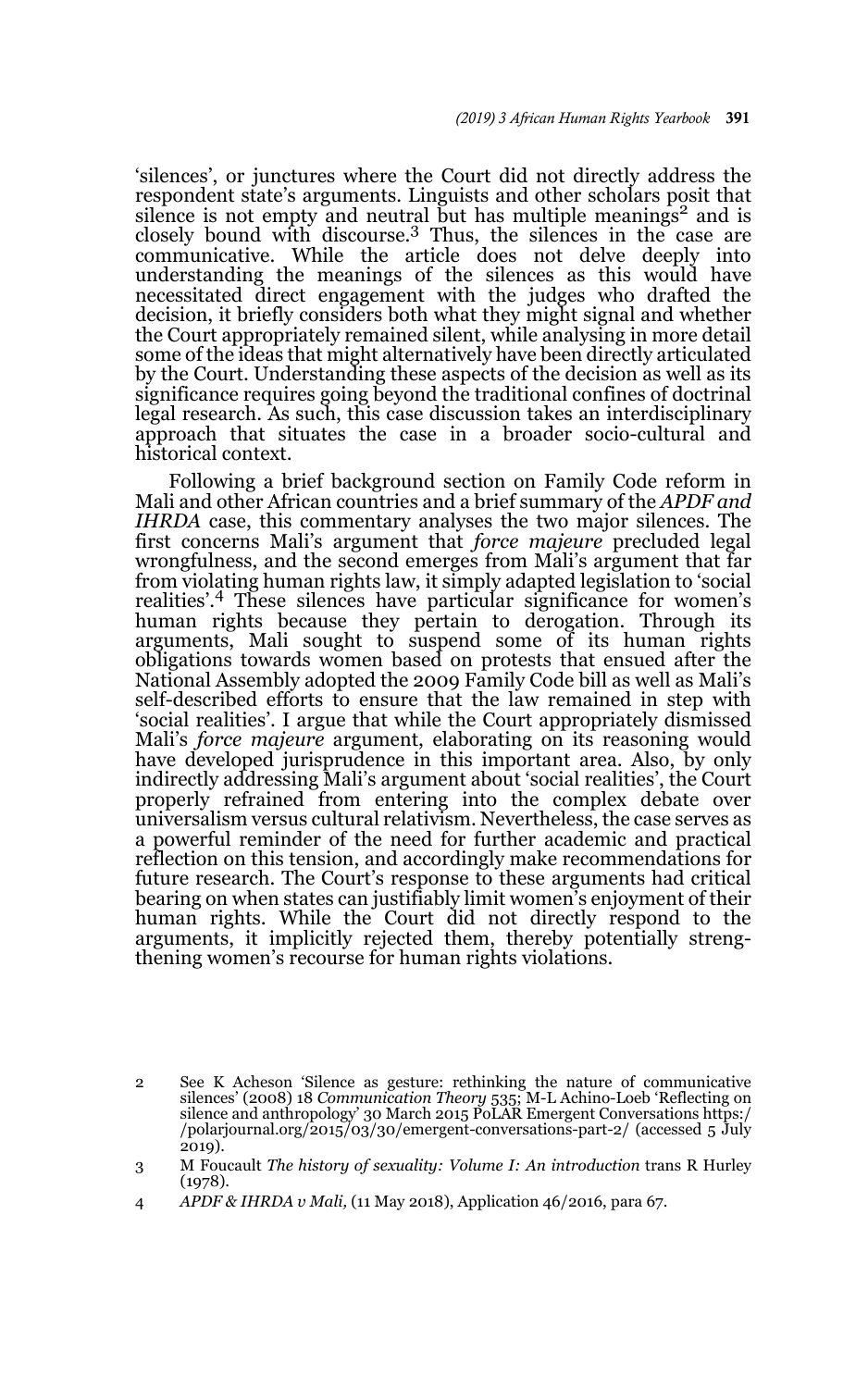# **2 BACKGROUND ON FAMILY CODE REFORM IN MALI AND OTHER AFRICAN COUNTRIES**

Since 2000, 23 French-speaking African countries have instituted Family Code reform in an effort to update legislation that is often rooted in the Napoleonic Code of 1804. New Family Codes have since been adopted in 11 of these countries,<sup>5</sup> but reform is ongoing in 12 others.6 Although family law reform has been undertaken across the world since the onset of the twentieth century, it has often been fraught with contention, primarily due to the issues it raises concerning women's status and attendant rights as well as the influence of particular religious and cultural visions of the family. The process in Mali involved the adoption of two very different Bills by the National Assembly in the span of two years (2009 to 2011) and culminated in the enactment of the 2011 Family Code under consideration in the African Court case analysed here. While perhaps striking in its 'hyper-mediatisation'7 and these divergent outcomes, Mali's experience is best understood within the broader context of family code reform in Francophone Africa.

In the period immediately after independence, many former French colonies fashioned their legislation after colonial texts.<sup>8</sup> This meant that laws concerning the family were largely based on the Napoleonic Code, which placed married women under legal coverture.<sup>9</sup> Article 213 of the Napoleonic Code, for example, stipulates: '[t]he husband owes protection to his wife, the wife obedience to her<br>husband'.<sup>10</sup> Other provisions in Chapters VI to VII of the Code provide that a husband chooses the place of residence (article 214) and must give consent for his wife to manage property (article 217). While a husband could divorce his wife based on adultery (article 229), she could only do so if he 'brought his concubine into their common residence' (article 230). Moreover, Title IX on 'Paternal power' grants the father exclusive control over children (article 373).

Seeking to eradicate these and other patriarchal provisions, women's organisations across Francophone Africa played a key role in

- 5 The Codes were adopted as follows: Mauritania (2001), Djibouti (2002), Morocco (2004), Benin (2004), Comoros (2005), Algeria (2005), Madagascar (legislation on marriage 2007), Mali (2011), Togo (2012), Democratic Republic of the Congo (2016), and Rwanda (2016).
- 6 Burkina Faso, Burundi, Cameroon, Central African Republic, Chad, Republic of Congo, Côte d'Ivoire, Gabon, Guinea, Niger, Senegal, and Tunisia.
- 7 O Koné 'La controverse autour du code des personnes et de la famille au Mali:enjeux et stratégies des acteurs' unpublished PhD thesis, Université de Montréal, 2015 2.
- 8 Koné (n 7) 14.
- 9 A Tunc 'Husband and wife under French law: past, present, future' (1956) 104 *University of Pennsylvania Law Review* 1064 at 1068; RB Rose 'Feminism, women and the French Revolution' (1995) 21 *Historical Reflections / Réflexions Historiques* 187 at 193-4.
- 10 *The Code Napoleon; or the French civil code* trans Barrister of the Inner Temple  $(1824)$ .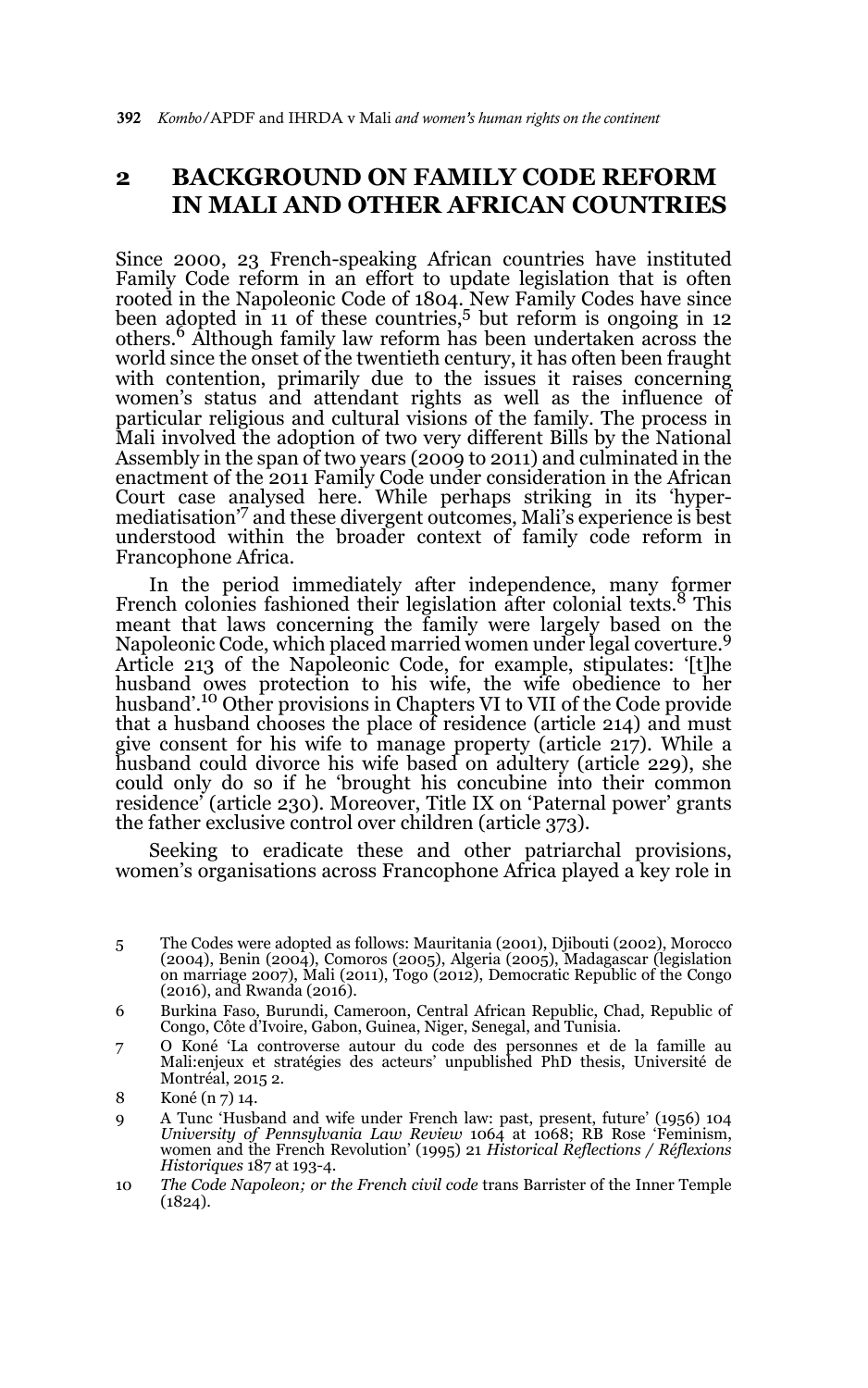reform efforts. Such efforts played out differently in various countries, but all featured concerns about the role of customary and religious norms and practices. In  $Chad<sup>11</sup>$  and Niger,<sup>12</sup> for example, draft legislation was received with strong disapproval, particularly from Islamic organisations who claimed that it failed to reflect Islamic tenets. In February 2011 hundreds of Muslim demonstrators in Niger publicly burned a copy of the draft code.13 To date, neither country has adopted a new family code.14 However, there are also counterexamples. In Benin, a provision on polygamy in the 2002 bill adopted by the National Assembly was invalidated by the Constitutional Court for contradicting constitutional gender equality principles.15 Also, the provisions promoting gender equality in Morocco's *Moudawana* or Family Code of 2004 place it 'among the most progressive in the Muslim world'.<sup>16</sup>

In Mali, the reform process formally began in 1998 as part of the PRODEJ<sup>17</sup> project aimed at improving the functioning of the judiciary, with financial support from a range of partners including the World Bank, the United Nations Children's Fund, France, Canada, and the European Union.<sup>18</sup> Gaining momentum from the growth of international feminism in the 1990s, the advent of multiparty elections in Mali, and support from Mali's donors, women's and other nongovernmental organisations (NGOs) successfully called for reform of 1962 Code of Marriage and Guardianship and other legislation governing the family.19 The election in 1992 of President (Dr) Alpha Oumar Konaré whose government had 'a decidedly secularist and pro-Western orientation'20 further contributed to this success, as did the deep personal commitment First Lady Adame Ba Konaré, a renowned historian, had to advancing women's human rights.<sup>21</sup>

- 11 Haut-Commissariat des Nations unies aux droits de l'homme 'Déclaration de fin de mission au Tchad du Groupe de Travail du Conseil des droits de l'homme sur la question de la discrimination à l'égard des femmes dans la législation et dans la pratique' 14 décembre 2017 https://www.ohchr.org/FR/NewsEvents/Pages/ DisplayNews.aspx?NewsID=22534&LangID=F (accessed 7 July 2019).
- 12 Gaboneco 'Niger: Des centaines de Musulmans brulent publiquement le projet de code de la famille, qu'ils qualifient de Satanique ' 22 février 2011 http:// www.gaboneco.com/niger-des-centaines-de-musulmans-brulent-publiquementle-projet-de-code-de-la.html (accessed 25 July 2019).
- 13 As above.
- 14 Haut-Commissariat (n 11); Koné (n 7) 15.
- 15 M Hallward-Driemeier & T Hasan *Empowering women: Legal rights and economic opportunities in Africa* (2013) 93.
- 16 M N'Diaye *La réforme du droit de la famille: Une comparaison Sénégal-Maroc*  $(2016)$  18 (my translation).
- 17 Programme décennal de developpement de la justice.
- 18 Justice Mali, 'Rapport de la Table Ronde sur le PRODEJ' http://justice mali.org/ table%20ronde.htm (accessed 25 July 2019).
- 19 Loi 62-17 AN-RM du 3 Février 1962 portant Code du mariage et de la tutelle; B Soares 'Family law reform in Mali: Contentious debates and elusive outcomes' in M Badran (ed) *Gender and Islam in Africa: rights, sexuality, and law* (2011) 269-271 & 275-276; Koné (n 7) 20-21.
- 20 DE Schulz 'Political factions, ideological fictions: the controversy over family law reform in democratic Mali' (2003) 10 *Islamic Law and Society* 132 at 137.
- 21 Soares (n 19) 275.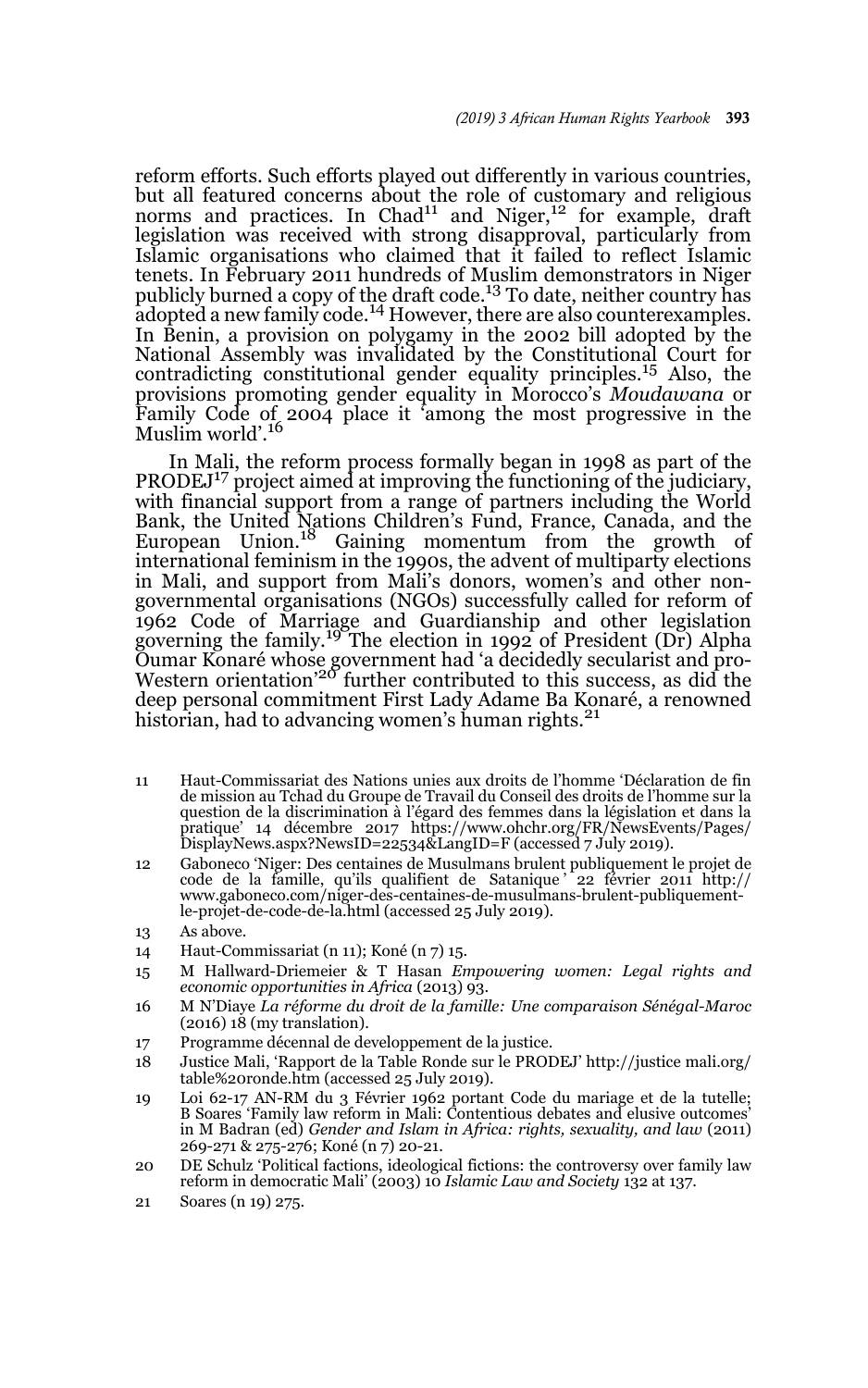From 1998, the government partnered with NGOs and international donors to organise public education campaigns<sup>22</sup> and invited members of the public to share their views on the Family Code project at lively regional and national fora.23 Over time, government officials and NGOs led the process while Islamic organisations were<br>largely relegated to the background.<sup>24</sup> During consultations in late 2000, Muslims criticised the process as an attack on Islamic values by **EVOGY** FREEDING CHREGGY AND PROCESS AS AN ARRAY OF EXAMPLE VALUE SY 90% of Mali's population practises Islam.<sup>26</sup> Nevertheless, by 2001, the Ministry for the Advancement of Women, Children and Families, MPFEF,<sup>27</sup> designated a committee of experts to draft the Family Code Bill.

In May 2002, right at the end of Konaré's second and final term, the draft was submitted to the Council of Ministers.28 However, due to the ensuing wave of criticism, they did not present it to the National<br>Assembly.<sup>29</sup> Following Amadou Toumani Touré's election as president in June 2002, the text languished in limbo for a few years, until the Ministry of Justice was charged with taking it up again.<sup>30</sup> Finally, in 2009, the National Assembly was presented with a revised version reminiscent of the 2002 text,<sup>31</sup> which it passed by a large majority on 3 August 2009. Among other things, the text: recognised secular but not religious marriage, raised the marriage age to 18 for girls; removed the clause requiring a wife's obedience to her husband, provided for equal inheritance for men and women, granted natural children inheritance rights, and empowered women to be heads of the household upon divorce or their husband's death.32

Rejecting this 2009 Bill as an aberration, Muslim groups organised a series of protests, with some individuals threatening to use violence if the president signed it into law.33 The High Islamic Council, an organisation established by Konaré's administration in 2002 to promote the interests of the Muslim population, convened hundreds of

- 23 As above; R De Jorio 'Between dialogue and contestation: gender, Islam, and the challenges of a Malian public sphere' (2009) 15 *The Journal of the Royal Anthropological Institute* S95 at S99.
- 24 Schulz (n 20) 160.

- 26 World Population Review 'Mali Population' 1 August 2019 http://worldpop ulationreview.com/ countries/mali-population/ (accessed 13 August 2019).
- 27 Ministère de la promotion de la femme, de l'enfant, et de la famille.
- 28 Koné (n 7) 30.
- 29 As above.
- 30 Soares (n 19) 277; Koné (n 7) 30.
- 31 Soares (n 19) 285.
- 32 Mali, Defence on the Merits, *APDF & IHRDA* (24 November 2016) folio page 000541 at 000538; De Jorio (n 23) S98.
- 33 The New Humanitarian 'Threats of violence greet new family code' 11 August 2009 http://www.thenewhumanitarian.org/report/85676/mali-threats-violence-greet-new-family-code (accessed 26 July 2019); IRIN 'Mali: Back to the drawing board for new family code' 1 September 2009 https://www.refworld.org/docid/ 4aa0c1941a.html (accessed 26 July 2019).

<sup>22</sup> Soares (n 19) 276; Koné (n 7) 28.

<sup>25</sup> n 20, 133.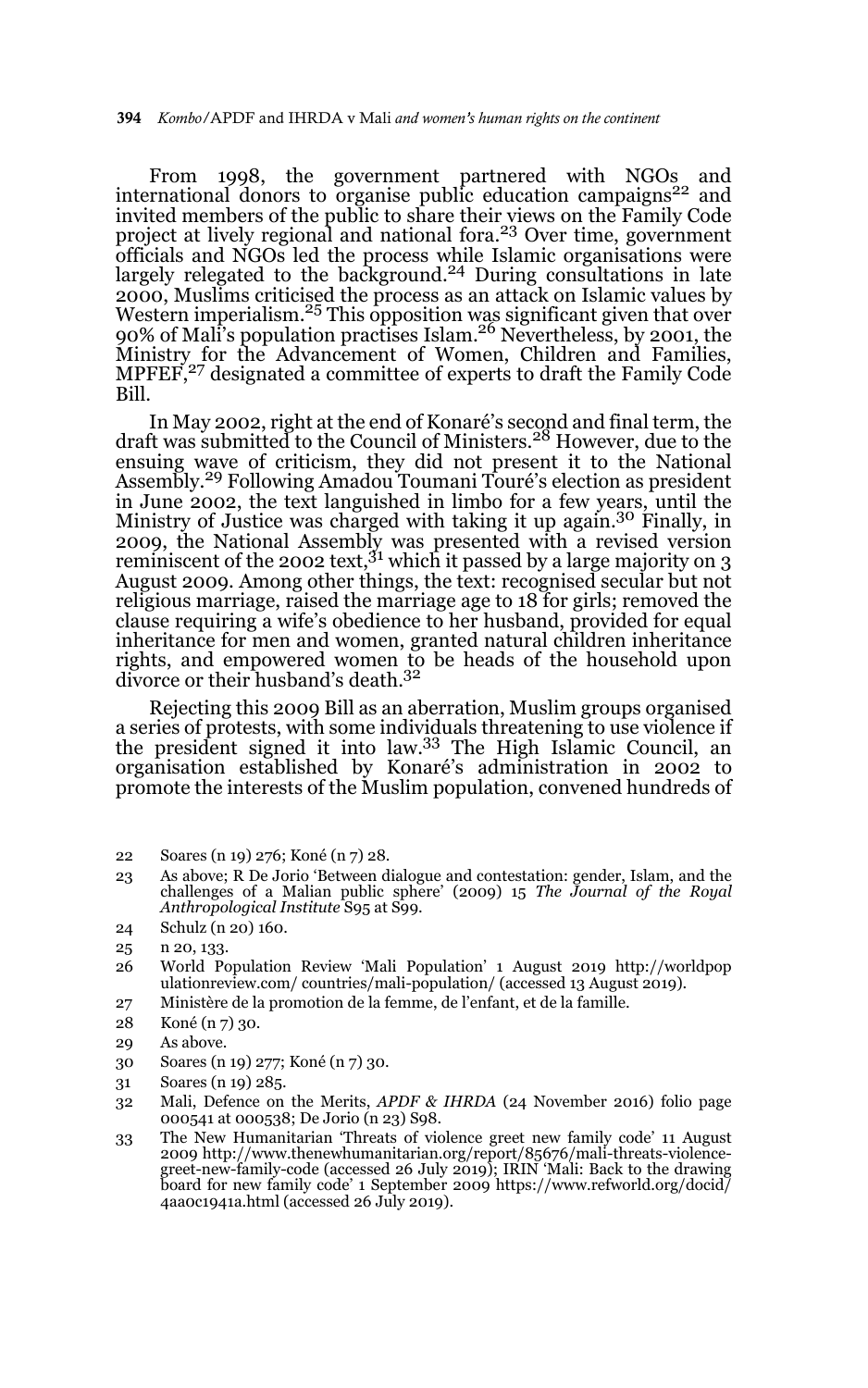Muslim clergy and village leaders in protest at Bamako's largest mosque on 9 August 2009<sup>34</sup> and then about 50,000 people in a meeting at a Bamako stadium on 22 August.35 Other protests were organised across the country.36 During these protests, the Secretary of the High Islamic Council, is reported to have said:<sup>37</sup>

This code is a shame, treason [for Muslims] … We are not against the spirit of the code, but we want a code appropriate for Mali that is adapted to its societal values. We will fight with all our resources so that this code is not promulgated or enacted.

Moreover, he criticised donors' role, stating, 'We do not want a code imported from donors, notably the European Union, which conditions its aid on certain social reforms, including the adoption of this code'.<sup>38</sup>

In late August 2009, Touré consulted with members of the National Assembly, representatives of various state institutions, and heads of Muslim groups.<sup>39</sup> He subsequently announced a second reading of the Bill in a national address on 26 August in which he said (my translation):<sup>40</sup>

Finally, it is necessary to remember that the Code of Personal status and the Family is special, because it governs three key domains: faith, tradition, and intimate life … The repeated failures in the process of rereading the aforementioned Code sufficiently prove that changes in society cannot be decreed, because it is delicate and difficult.

Thereafter, Islamic organisations were invited to play a more active role in the revision of the Bill.<sup>41</sup> When the new Code was promulgated on 30 December 2011,42 *Jeune Afrique* claimed it had 'the Islamists' benediction'.<sup>43</sup> However, a group of Malian civil society organisations viewed things differently, telling journalists that (my translation), 'Under pressure from Islamists, several articles guaranteeing women

- 34 The New Humanitarian (n 33).
- 35 Islam Pluriel 'Code de la famille contesté au Mali: le Président débute des consultations' 26 August 2009 http://islam-pluriel.net/code-de-la-famille-con teste-au-mali-le-president-debute-des-consultations/ (accessed 25 July 2019).
- 36 Koné (n 7) 36.
- 37 The New Humanitarian (n 33).
- 38 As above.
- 39 Islam Pluriel (n 35).
- 40 Il faut enfin retenir que ce Code des Personnes et de la Famille est particulier, parce que régissant trois domaines clés: La Foi, La Tradition, Et la Vie intime … Les échecs répétés dans le cadre de la relecture dudit Code prouvent à suffisance que les changements de société ne se décrètent pas, car délicats et difficiles. Ouestaf 'Discours du président malien annonçant le renvoi "en deuxième lecture" du nouveau code de la famille' (Texte intégral) 27 August 2009 https:// ouestaf.com/discours-du-president-malien-annoncant-le-renvoi-en-deuxiemelecture-du-nouveau-code-de-la-famille-texte-integral/ (accessed 26 July 2019).
- 41 Koné (n 7) 196.
- 42 *APDF & IHRDA* (n 4) para 7.
- 43 B Ahmed 'Mali: un nouveau code de famille, avec la bénédiction des islamistes' 5 December 2011 https://www.jeuneafrique.com/178253/politique/mali-unnouveau-code-de-la-famille-avec-la-b-n-diction-des-islamistes/ (accessed 26 July 2019).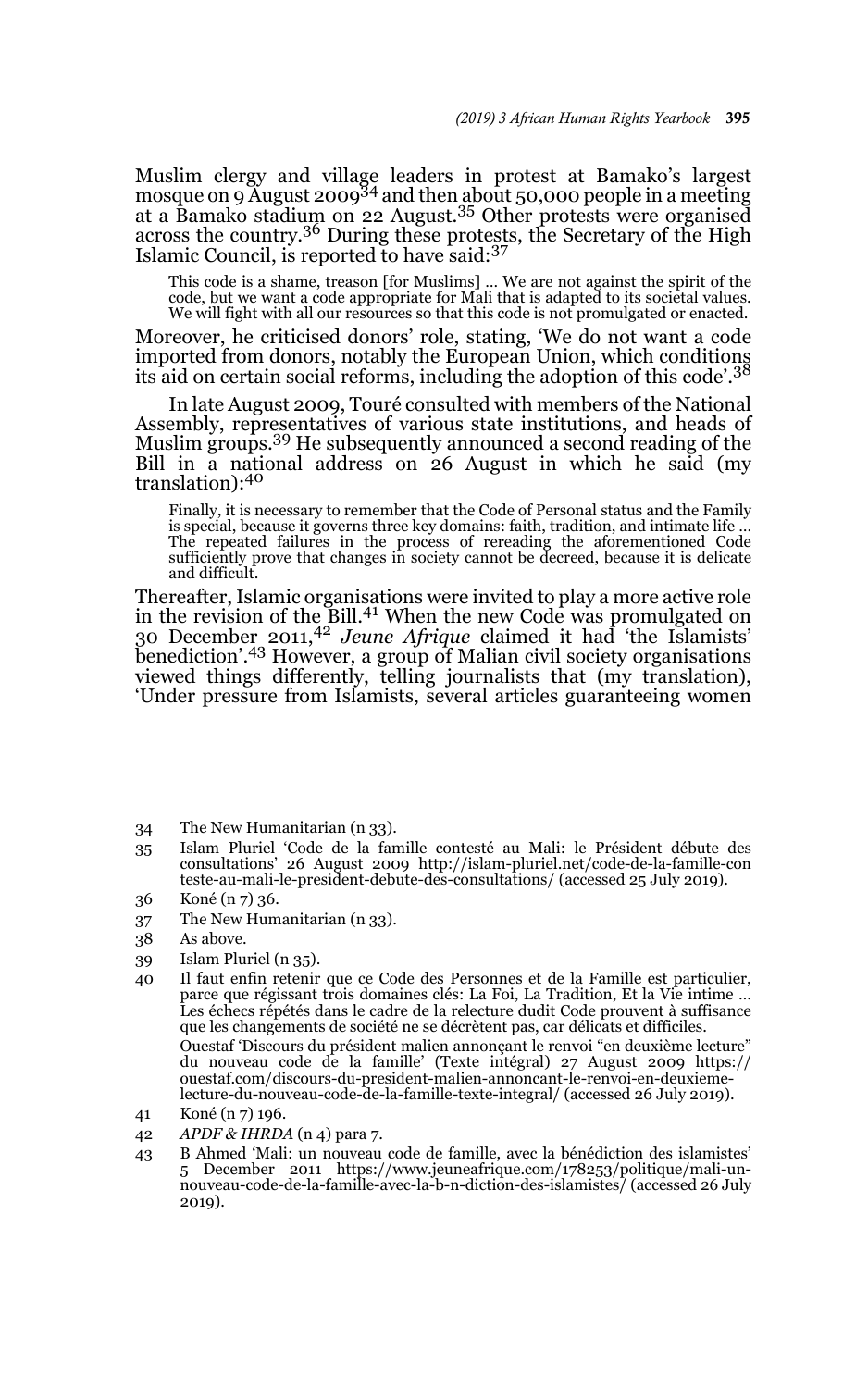and children's rights were removed'.44 The representative of one women's association decried the Code as having 'set [Mali] back 50 years'.45

Unfortunately, the African Court's decision did little to settle the polarised debates. While a group of civil society organisations including the APDF released a press statement celebrating the judgment,<sup>46</sup> the Collective of Muslim Associations strongly condemned it and vowed to continue to fight efforts to impose a Code 'made in Europe'.47 Political unrest that has been ongoing in Mali since 2012 presents an additional<br>challenge to the government initiating further Family Code reform.<sup>48</sup> Nevertheless, the *APDF and IHRDA* case remains significant not just for Mali, but for the whole African continent.

# **3 CASE SUMMARY**

In July 2016, the Malian APDF and a pan-African IHRDA jointly submitted an application to the African Court challenging provisions of the 2011 Malian Family Code. The organisations alleged that the Code violated the Maputo Protocol, CEDAW, and Children's Charter – all of which were ratified by Mali. More specifically, the applicants asserted that the Family Code violated the minimum marriage age and the right of consent to marriage for women and girls; inheritance rights for<br>women, girls, and natural<sup>49</sup> children; and Mali's obligation to eliminate customs and practices that are harmful for women and children.

Rejecting Mali's arguments against jurisdiction and admissibility, the Court heard the case and unanimously held that the respondent state had violated the aforementioned instruments. First, the Court found that the Family Code did not comply with the female minimum age of marriage of 18, in keeping with article 6(b) of the Maputo Protocol and articles 2, 4(1), and 21 of the Children's Charter. As such, the Court held that Mali not only violated the marriage age provisions, but also violated the right to non-discrimination. Second, agreeing with

- 44 'Sous la pression des islamistes, plusieurs articles garantissant les droits des femmes et des enfants ont été supprimés.' ST Diarra 'Les femmes indignées par le nouveau Code de la famille' Inter Press Service News Agency 19 December 2011 http://ipsnews.net/francais/2011/12/19/droits-mali-les-femmes-indignees-par-le-nouveau-code-de-la-famille/ (accessed 25 July 2019).
- 45 ST Diarra, 'Women's rights in Mali "set back 50 years" by new "Family Code" law' *The Guardian* 1 May 2012 https://www.theguardian.com/global-development/ 2012/may/01/womens-rights-mali-50-years (accessed 24 July 2019).
- 46 AK Diakité 'Jugement de la Cour Africaine condamnant le Mali' 11 May 2018 http://www.etatcivil.pw/jugement-de-la-cour-africaine-condamnant-le-mali/  $(\text{accessed } 26 \text{ June } 2019)$
- 47 L'Indicateur du Renouveau 'Cour africaine des droits de l'homme : L'APDF obtient la révision du Code de la Famille, le Collectif des associations musulmanes riposte' 1 June 2018 https://www.maliweb.net/societe/ cour-africaine-desdroits-de-lhomme-l-apdf-obtient-la-revision-du-code-de-la-famille-le-collectifdes-associations-musulmanes-riposte-2760068.html (accessed 26 June 2019).
- 48 See, e.g., International Crisis Group 'Mali' https://www.crisisgroup.org/africa/ sahel/mali (accessed 13 August 2019).
- 49 This is used to denote children born to parents who are not legally married.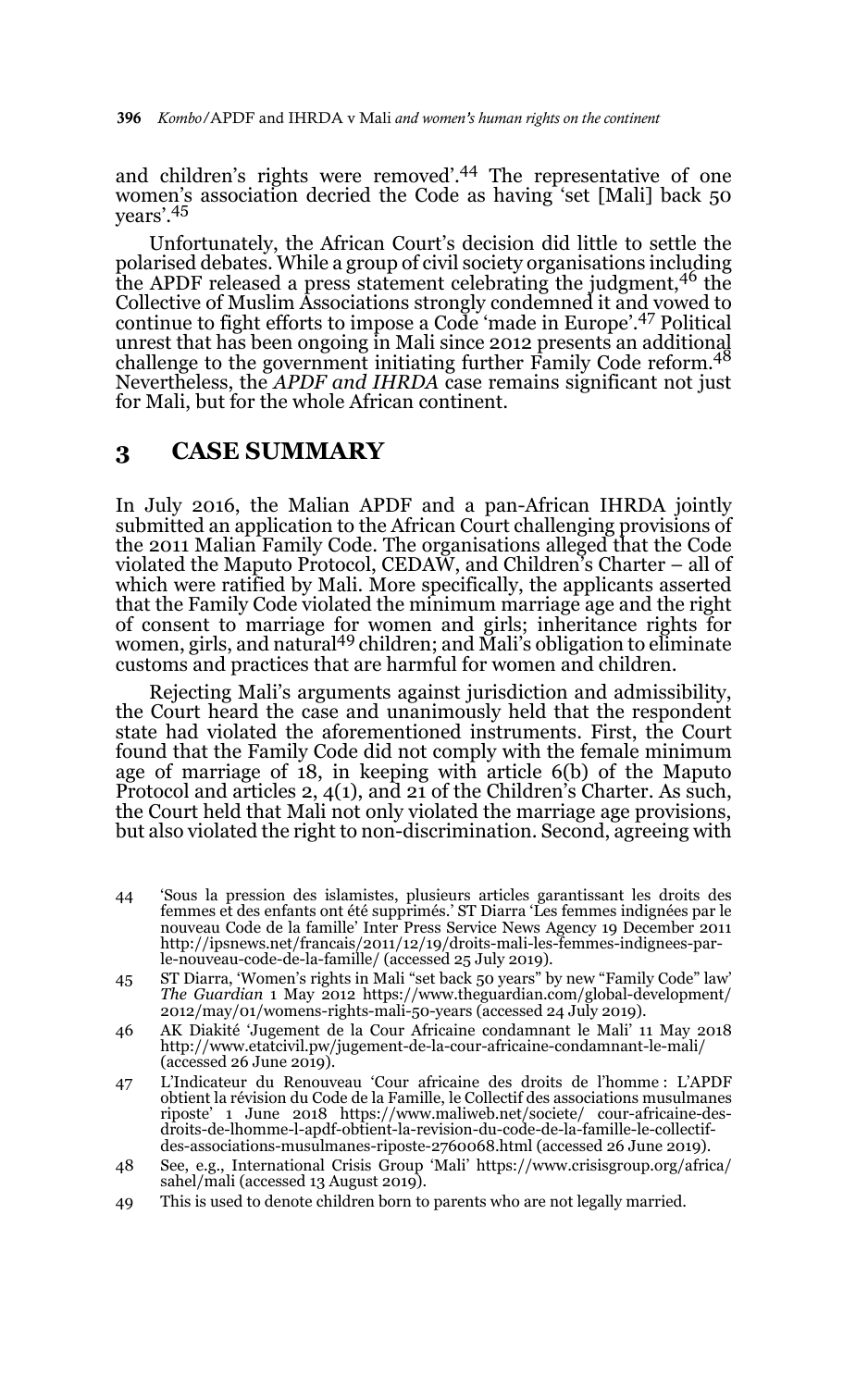the applicants, the Court held that the differing provisions applicable to religious ministers and civil registry officials within the Family Code left women and girls at risk of being married without their consent in violation of article 6(a) of the Maputo Protocol and article 16(1)(b) of CEDAW. Third, the Court held that the disparate provisions of religious and customary law regarding inheritance also violated article  $21(1)$  of the Maputo Protocol as well as articles 3 and 4 of the Children's Charter. Finally, the Court held that through its adoption of the 2011 Family Code and failure to address early marriage and inheritance issues, Mali failed in its obligations to eradicate harmful practices or traditions, in violation of articles 2(2) of the Maputo Protocol, 1(3) and 21 of the Children's Charter, and 5(a) of CEDAW. Based on these determinations, the Court ordered Mali to bring its Code in line with its human rights obligations; address the violations; provide 'information, teaching, education and sensitisation' as required under article 25 of the Charter; and submit a report within two years of the judgment.

# **4 TWO SILENCES**

The Court's explicit findings must be considered along with its silence regarding two arguments advanced by Mali. The commentary contends that while the Court should have responded to Mali's argument regarding *force majeure*, it appropriately declined to engage with Mali's argument about the law reflecting social realities. The latter argument continued the debate about the universality of human rights versus cultural relativism which, though deeply relevant, was beyond the scope of the decision.

Through both silences, Mali sought to justify derogation from women's human rights norms. Regarding *force majeure*, it sought to temporarily suspend certain rights based on the 2009 protests. However, through its cultural relativist argument, Mali seemed to seek a more indefinite suspension based on the alleged need to keep the law in line with social realities. The silences and their potential implications are considered in detail below.

# **4.1 Mali's argument that** *force majeure* **precludes legal wrongfulness**

In response to the alleged violation of the minimum marriage age, Mali contended that the Family Code Bill adopted by the National Assembly on 3 August 2009 observed the state's human rights obligations but 'could not be promulgated' due to *force majeure*: 50

… a massive protest movement from Islamist circles against the Code halted the process ... But it is not just the pressure from Islamic organizations. Mali was faced with serious threat of social divide, the nation being torn apart and outbreak of violence, the outcome of which could be fatal for peace, harmony and social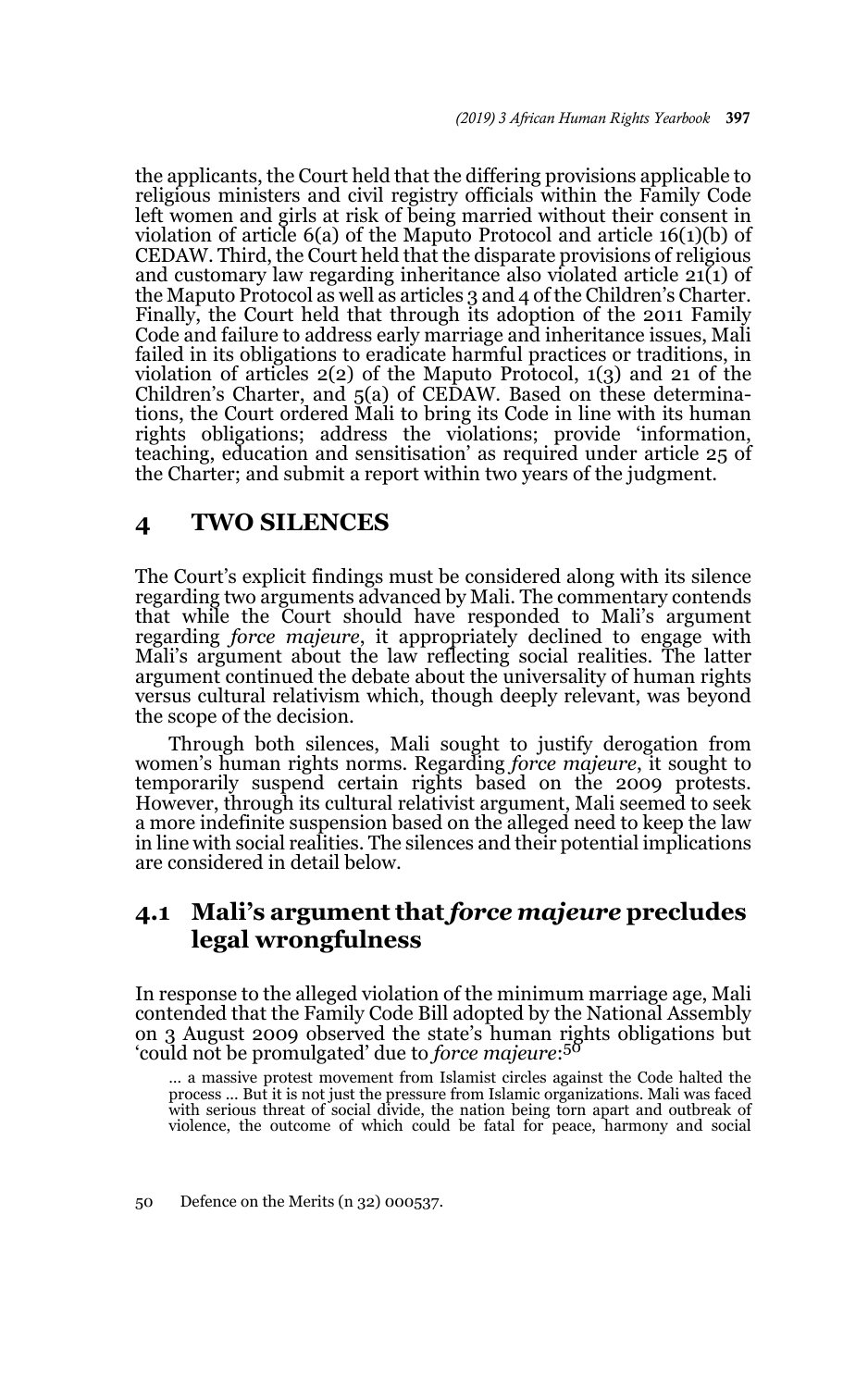cohesion. The mobilization of religious forces reached such a level that no act of resistance could contain it.

Consequently, the government involved Islamic organisations in a prolonged reform process resulting in the promulgation of the 2011 Family Code.51

Through its invocation of *force majeure*, Mali sought to justify its non-compliance with various provisions of the Maputo Protocol, CEDAW, and the Children's Charter. Although the Court did not address this defence, it agreed with the applicants who reiterated Mali's obligation to comply with these ratified instruments.52 The Court's silence regarding *force majeure* can only reasonably be interpreted as implicit dismissal of Mali's argument. The dismissal is supported by relevant sources of international law, but nevertheless presents a missed opportunity for the Court to further develop jurisprudence on derogation from human rights norms in the African context.

## **4.1.1 Brief background on** *force majeure*

*Force majeure* has historically been recognised as a 'general principle of law'53 with roots in Roman law and the maxim *ad impossibilia nemo tenetur*54 or 'nobody is held to the impossible.'55 At the international level, *force majeure* was codified in the International Law Commission's 2001 Articles on Responsibility of States for Internationally Wrongful Acts (ILC Articles).<sup>56</sup> The fifth Special Rapporteur for the draft articles, James Crawford describes the principle as a 'shield against an otherwise well-founded claim for the breach of an international obligation'.57 In other words, *force majeure* operates as a temporary justification, excuse, or defence for what would<br>otherwise be considered an internationally wrongful act.<sup>58</sup>

### **4.1.2 Elements of** *force majeure* **and relevant decisions**

Article 23(1) of the ILC Articles provides:

- 51 *APDF & IHRDA* (n 4) para 63.
- 52 n 4, para 68.
- 53 'Force Majeure' and 'Fortuitous Event' as Circumstances Precluding Wrongfulness: Survey of State Practice, International Judicial Decisions and Doctrine, International Law Commission Secretariat (27 June 1977) UN Doc A/CN.4/315 (1977) 61.
- 54 S Szurek 'Circumstances precluding wrongfulness in the ILC articles on state responsibility: *force majeure*' in J Crawford *et al* (eds) *The law of international responsibility* (2010) 375.
- 55 AX Fellmeth & M Horwitz *Guide to Latin in international law* (2011) https:// www.oxfordreference.com/view/10.1093/acref/9780195369380.001.0001/acref-9780195369380-e-113 (accessed 15 July 2019).
- 56 Responsibility of States for Internationally Wrongful Acts, General Assembly (28 January 2002) UN Doc A/RES/56/83 (2002).
- 57 'Draft articles on responsibility of states for internationally wrongful acts' 2001 *Yearbook of the International Law Commission* UN Doc A/CN.4/SER.A/2001/ Add.1 (Part 2) 26 at 71.
- 58 Survey (n 53) 67; Draft articles (n 57).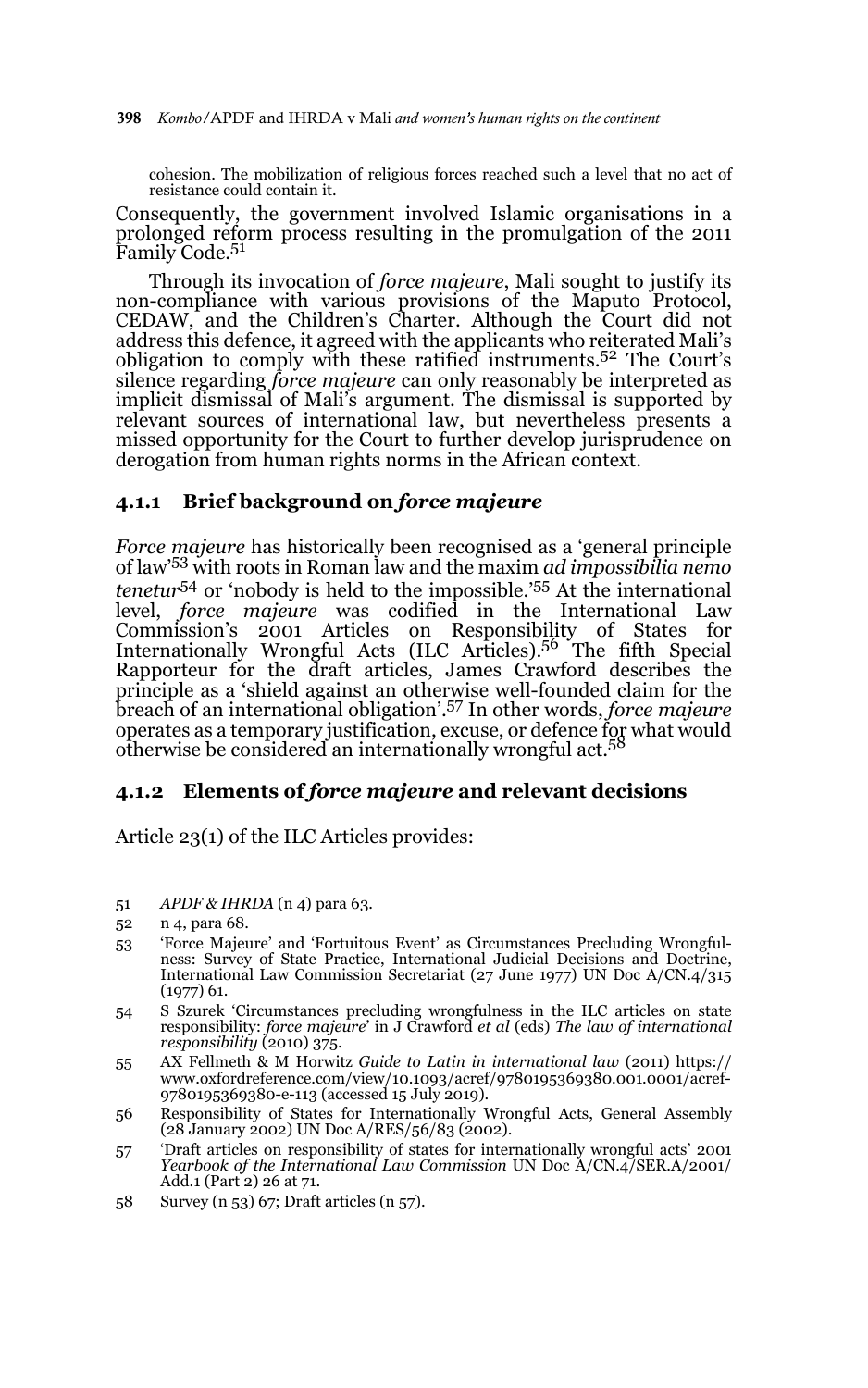The wrongfulness of an act of a State not in conformity with an international obligation of that State is precluded if the act is due to force majeure, that is the occurrence of an irresistible force or of an unforeseen event, beyond the control of the State, making it materially impossible in the circumstances to perform the obligation.

*Force majeure* may be a result of both natural and man-made situations.<sup>59</sup> However, it will not be recognised where: (1) doing so would violate a peremptory norm,<sup>60</sup> *jus cogens*; (2) the state invoking it has played a role in creating *force majeure* 'either alone or in combination with other factors',<sup>61</sup> and (3) '[t]he State has assumed the risk of that situation occurring'.62 Moreover, article 27(a) provides a limited duration for a *force majeure* plea. As soon as the extraordinary situation ends, the justification can no longer apply.

There is a high burden of proof placed on the state invoking the defence and a low rate of success.<sup>63</sup> Federica Paddeu suggests that

[e]ven before this narrow codification, tribunals were sceptical of claims of *force majeure* and have, consequently, treated the plea with suspicion … In view of its current stringent requirements, a plea of force majeure will be upheld only very rarely.64

Even if the plea is successful, under article 27(b) of the ILC Articles, the invoking state might not be relieved from a duty to pay compensation for 'material loss' resulting from its act or omission.

Paddeu's assertion is supported by international case-law. Pleas of economic impossibility of performance are generally rejected because they fail to meet the material impossibility element of *force majeure*. 65 Even beyond economic considerations, in the *Rainbow Warrior Affair*, the Tribunal dismissed France's argument that *force majeure* (specifically, sickness and pregnancy) excused its failure to ensure that two French security agents who had bombed a civilian boat in Auckland Harbour remained on a remote island for three years as stipulated in its agreement with New Zealand.<sup>66</sup> Outside the international arbitral context, in *European Commission v Italian Republic*, the European Court of Justice held that Italy's failure to properly manage waste in the Campania region could not be excused by *force majeure,* which Italy argued resulted from 'criminal activity' in the region, public contractors' non-performance of their obligations, and local protest

- 59 Survey (n 53) 66.
- 60 ILC art 26, which reads:
	- Nothing in this chapter precludes the wrongfulness of any act of a State which is not in conformity with an obligation arising under a peremptory norm of general international law.
- 61 ILC art 23(2)(a).
- 62 ILC art 23(2)(b).
- 63 See MN Shaw *International law* (2008) 796; C Binder 'Stability and change in times of fragmentation: the limits of pacta sunt servanda revisited' (2012) 25 *Leiden Journal of International Law* 909 at 917.
- 64 F Paddeu 'A genealogy of force majeure in international law' (2012) 82 *British Handbook of International Law* 381 at 494.
- 65 Draft articles (n 57) 76; Szurek (n 54) 479-480.
- 66 (30 April 1990) RIAA Vol. XX 215 at 253.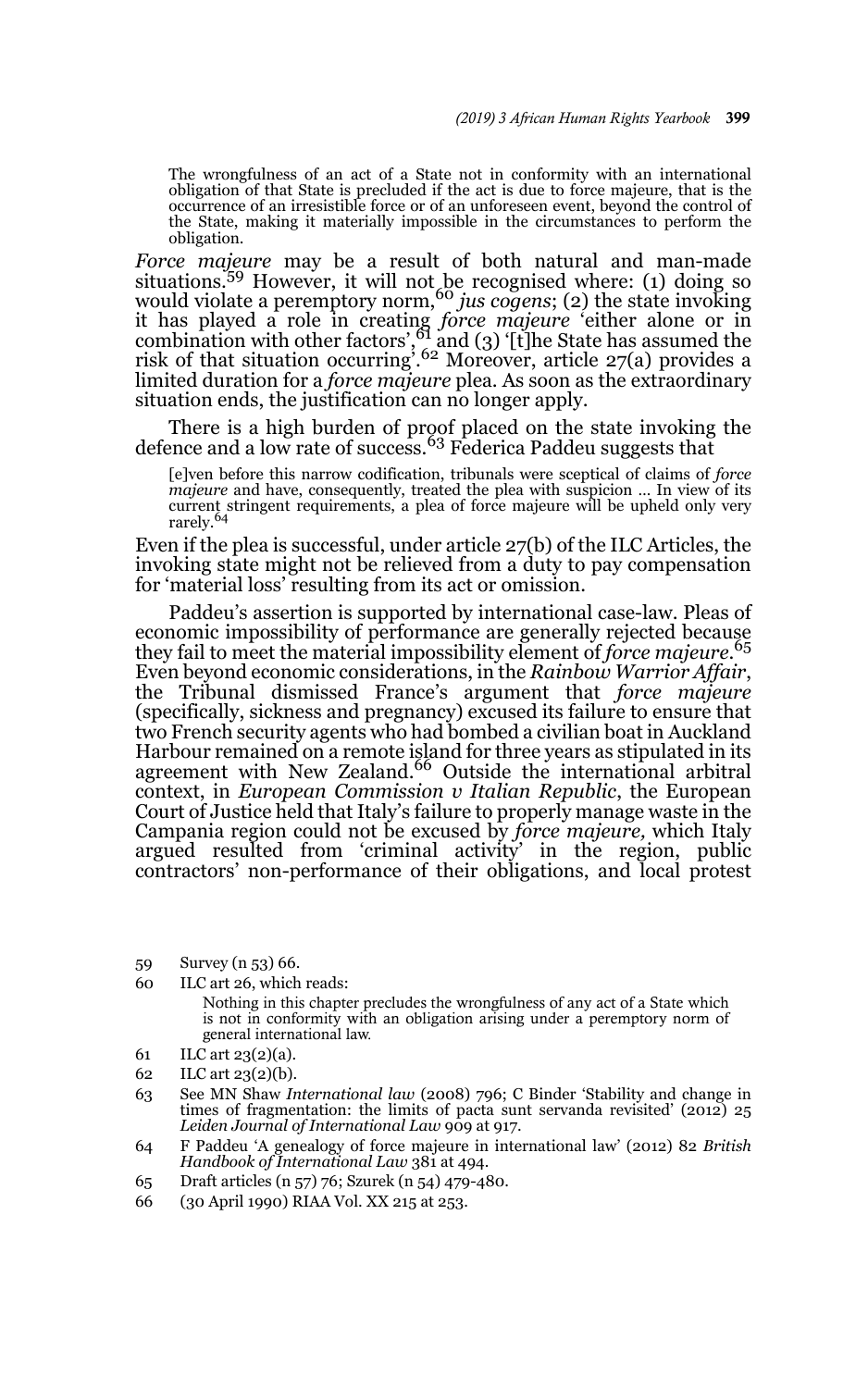against setting up landfills.<sup>67</sup> The European Court of Human Rights later took notice of this determination in a case alleging that this waste mismanagement in Naples and other towns violated the European Convention on Human Rights (European Convention).68 Only the decisions of the Iran-US Claims Tribunal seem to contradict this general trend of unsuccessful *force majeure* pleas.<sup>69</sup> There, the plea was often accepted with regard to the Iranian Revolution.<sup>70</sup>

## **4.1.3 Derogation**

In the African human rights context, an additional consideration must be made regarding *force majeure*, namely, the African Charter's lack of a derogation clause. This is unique, as other human rights instruments including the International Covenant on Civil and Political Rights (ICCPR),71 American Convention on Human Rights,72 and European Convention<sup>73</sup> contain derogation clauses while also delineating rights from which no derogation is allowed. Such clauses allow the state to temporarily suspend the exercise of certain rights during a public emergency while nonetheless adhering to various reporting and monitoring requirements.<sup>74</sup> Derogation does not provide states with a *carte blanche* to ignore human rights; rather, as Laurent Sermet contends, it must satisfy the conditions of 'necessity, proportionality, inviolability and temporality'.<sup>75</sup>

In its individual communications, the African Commission on Human and Peoples' Rights (the Commission) has interpreted the lack of a derogation clause to mean that derogation from human rights obligations is not permitted even during emergencies.76 In *Commission Nationale des Droits de l'Homme et des Libertés v Chad* (*Commission Nationale*), the Commission held:<sup>77</sup>

The African Charter, unlike other human rights instruments, does not allow for state parties to derogate from their treaty obligations during emergency situations. Thus, even a civil war in Chad cannot be used as an excuse by the state violating or permitting violations of rights in the African Charter.

- 67 ECJ (4 March 2010) para 80.
- 68 *Case of Di Sarno and Others v Italy* ECHR (10 April 2012) para 111.
- 69 Binder (n 63) 920. She references GH Aldrich *The jurisprudence of the Iran-United States Claims Tribunal* (1996).

- 71 See article 4(1).
- 72 See article 27(1).
- 73 See article 15(1).
- 74 Binder (n 63) 927, 930.
- 75 'The absence of a derogation clause from the African Charter on Human and Peoples' Rights: a critical discussion' (2007) 7 *African Human Rights Journal* 142 at 150.
- 76 C Heyns 'The African regional human rights system: in need of reform?' (2001) 1 *African Human Rights Law Journal* 155 at 161-162; MA Tolera 'Absence of a derogation Clause under the African Charter and the Position of the African Commission' (2014) 4 *Bahir Dar University Journal of Law* 229 at 250-256.
- 77 (2000) AHRLR 66 (ACHPR 1995) para 21.

<sup>70</sup> As above.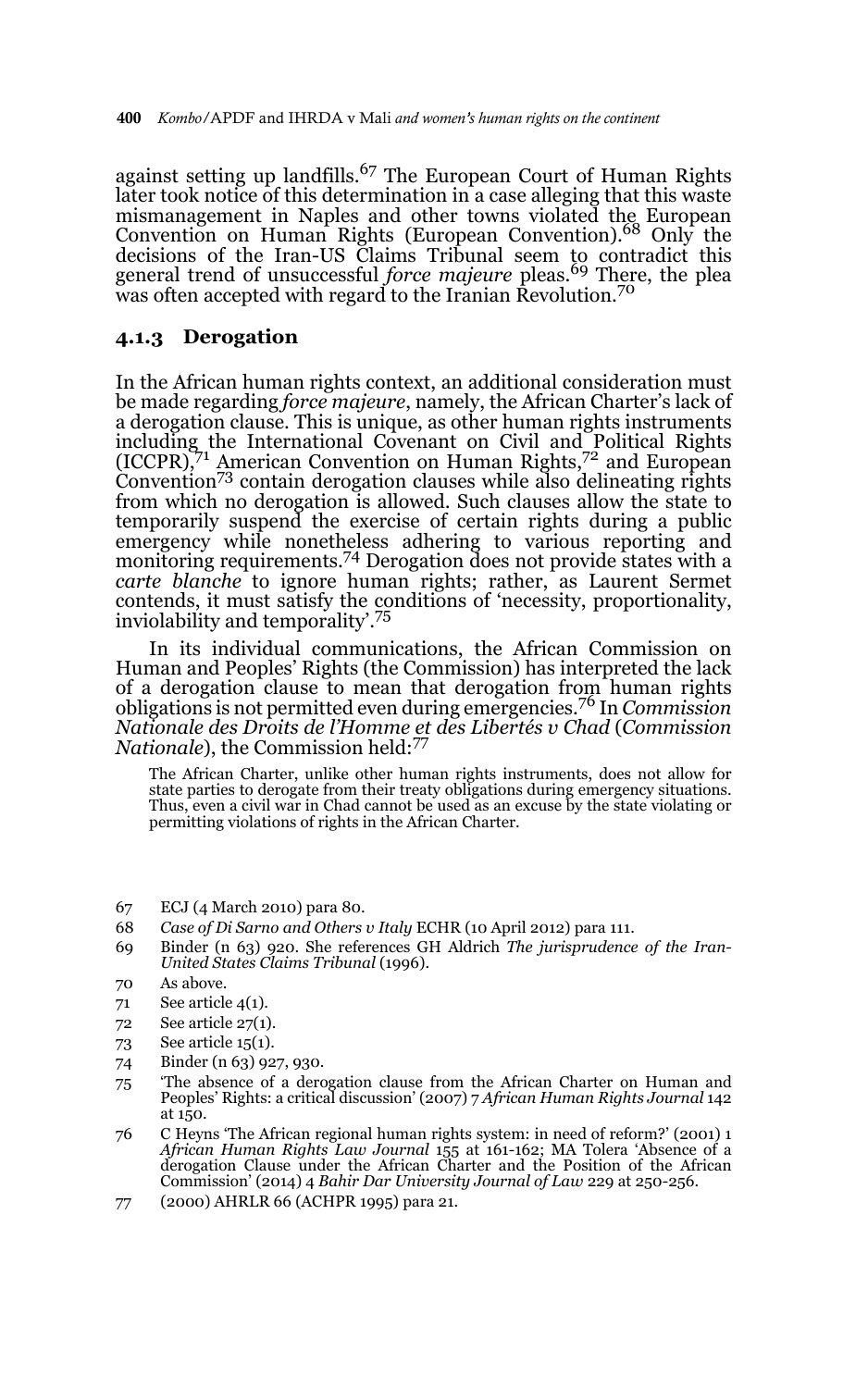The Commission has since reiterated this position in several communications including *Media Rights Agenda v Nigeria,*<sup>78</sup> *Amnesty International and Others v Sudan*<sup>79</sup> (*Amnesty International)*, *Article 19 v Eritrea,*<sup>80</sup> and *Sudan Human Rights Organisation and Another v Sudan*. 81 However, Frans Viljoen posits that the Commission's argument was more nuanced in *Constitutional Rights Project and Others v Nigeria,*<sup>82</sup> where it treated article 27(2) of the Charter as a derogation clause even though it is generally understood to<br>be a limitations clause.<sup>83</sup> This would justify derogation 'with due regard to the rights of others, collective security, morality and common interest'.<sup>84</sup> Rejecting such conflation of limitation and derogation, Fatsah Ouguergouz argues that the Charter's missing derogation clause means that general international law must prevail.<sup>85</sup> If this is not already sufficiently perplexing, Melkamu Aboma Tolera contends that the Commission articulates a different position in state reports where it 'tends to regulate the behaviour of state parties during a declared state of emergency'.<sup>86</sup>

Clearly, the interpretation of the absence of a derogation clause within the African Charter is unsettled. Some scholarship regards it as a 'flaw' or 'defect' that – in stark contradiction to the ICCPR and most African constitutions – puts human rights in jeopardy through its unrealistic expectation that states' human rights obligations must be fully observed even during emergency situations.87 Others celebrate the omission as an innovation in human rights<sup>88</sup> or, at a minimum, appropriate recognition of the potential for abuse of such a clause in the<br>African context<sup>89</sup> and an opportunity to further advance human rights.<sup>90</sup>

What, then, does this mean for a plea of *force majeure*? Unless article 27(2) is taken as a substitute derogation clause, the African Commission's interpretation seems to suggest that all rights within the Charter are non-derogable. Consequently, even *force majeure* would not justify derogation.

- 78 (2000) AHRLR 262 (ACHPR 2000) para 73.
- 79 (2000) AHRLR 297 (ACHPR 1999) para 42.
- 80 (2007) AHRLR 73 (ACHPR 2007) para 87.
- 81 (2009) AHRLR 153 (ACHPR 2009) paras 165 167.
- 82 (2000) AHRLR 227 (ACHPR 1999) para 41.
- 83 *International human rights law in Africa* (2012) 334; see also Heyns (n 76) 161.
- 84 Charter, art 27(2).
- 85 *The African Charter on Human and Peoples' Rights: a comprehensive agenda for human dignity and sustainable democracy in Africa* trans Hal Sutcliffe (2003) 434-437.
- 86 Tolera (n 76) 258.
- 87 See Heyns (n 76) 161-162; Tolera (n 76) 263-269.
- 88 AJ Ali 'Derogation from constitutional rights and its implication under the African Charter on Human and Peoples' Rights' (2013) 17 *Law Democracy and Development* 79.
- 89 Sermet (n 75) 161; Viljoen (n 83) 334.
- 90 Sermet (n 75) 161.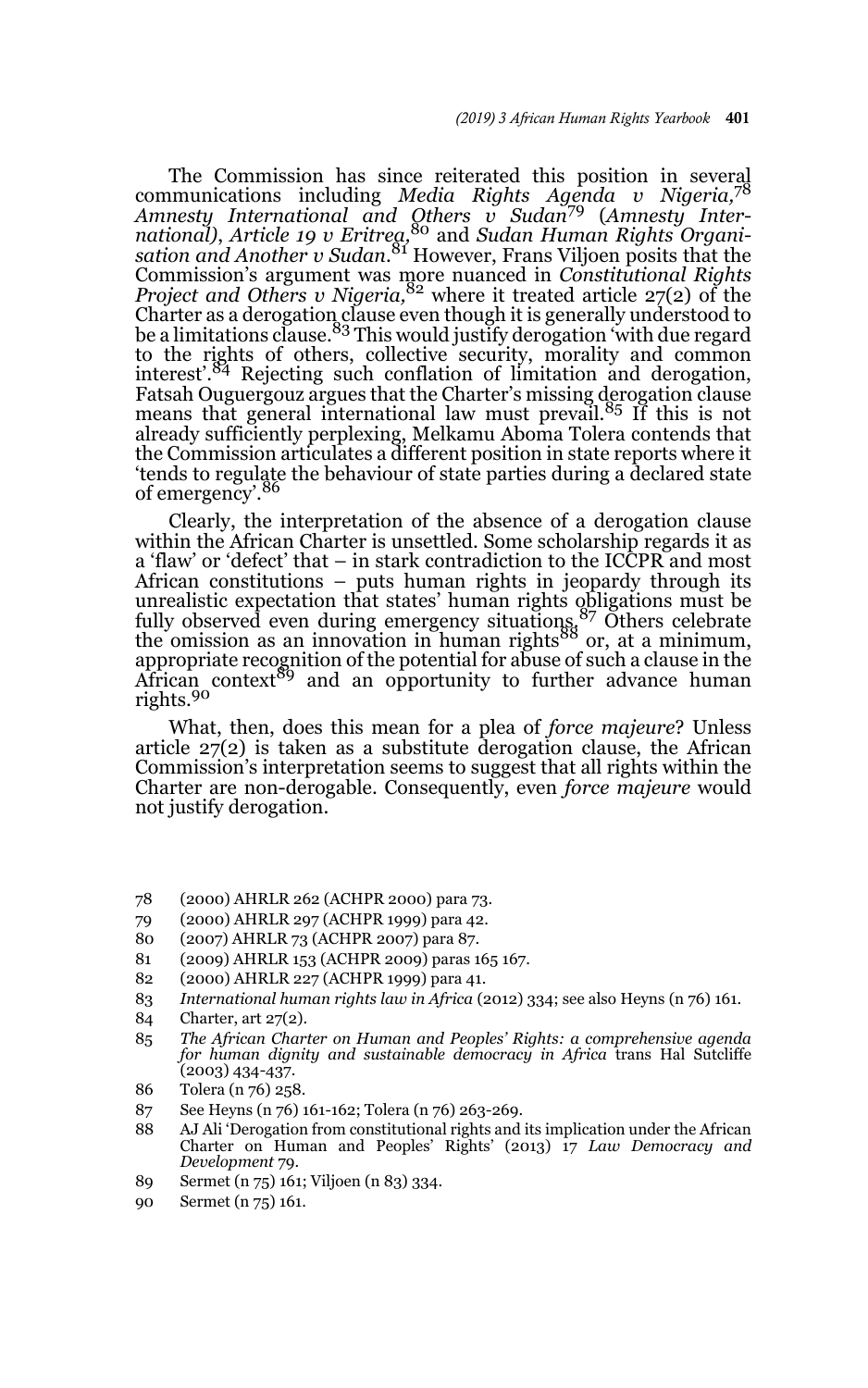# **4.1.4 Analysis of Mali's claim**

As indicated above, Mali contended that *force majeure* prevented the promulgation of the 2009 Family Code Bill which was subsequently submitted for a second reading 'under pressure and for fear of social divide'.91 Although Mali did not elaborate on its plea of *force majeure*, further analysis is warranted to determine whether the Court properly rejected the plea.

# *Can Mali invoke* **force majeure** *to derogate from its African human rights obligations?*

The applicants alleged violations of the Maputo Protocol, CEDAW, and Children's Charter, which all lack derogation clauses. Relying on the Commission's communications could render further analysis moot, as this absence could be interpreted as prohibiting derogation from any of the obligations elaborated in these instruments, even during emergency situations. The applicants advanced this argument while referring to the *Commission Nationale*<sup>92</sup> and *Amnesty International*<sup>93</sup> communications before the African Commission to argue that the protests could not justify derogation from human rights obligations.94 However, under its contentious jurisdiction, the Court could establish a basis for derogation.<sup>95</sup>

### *Did Mali's act conform with* **jus cogens***?*

Article 26 of the ILC articles suggests that the analysis must start with compliance with peremptory norms because an act that violates such norms cannot be justified even by circumstances precluding wrongfulness. Peremptory norms include: 'the prohibitions of aggression, genocide, slavery, racial discrimination, crimes against humanity and torture, and the right to self-determination'.<sup>96</sup>

Even if it were found to violate human rights, Mali's passage of the 2011 Family Code did not violate peremptory norms. Though an appropriate candidate for *jus cogens,*97 gender equality is not recognised as such.98

91 n 32, 000533.

- 94 APDF & IHRDA Réplique à la réponse de la République du Mali (1 Février 2017) 000511 at 000508.
- 95 Heyns (n 76) 162; Tolera (n 76) 278-280.
- 96 Draft articles (n 57) 85.
- 97 L Askari 'Girls' rights under international law: an argument for establishing gender equality as a *jus cogens*' (1998) 8 *South California Review of Law and Women's Studies* 3.
- 98 H Charlesworth & C Chinkin 'The gender of jus cogens' (1993) 15 *Human Rights Quarterly* 63 at 70.

<sup>92</sup> n 77.

<sup>93</sup> n 79.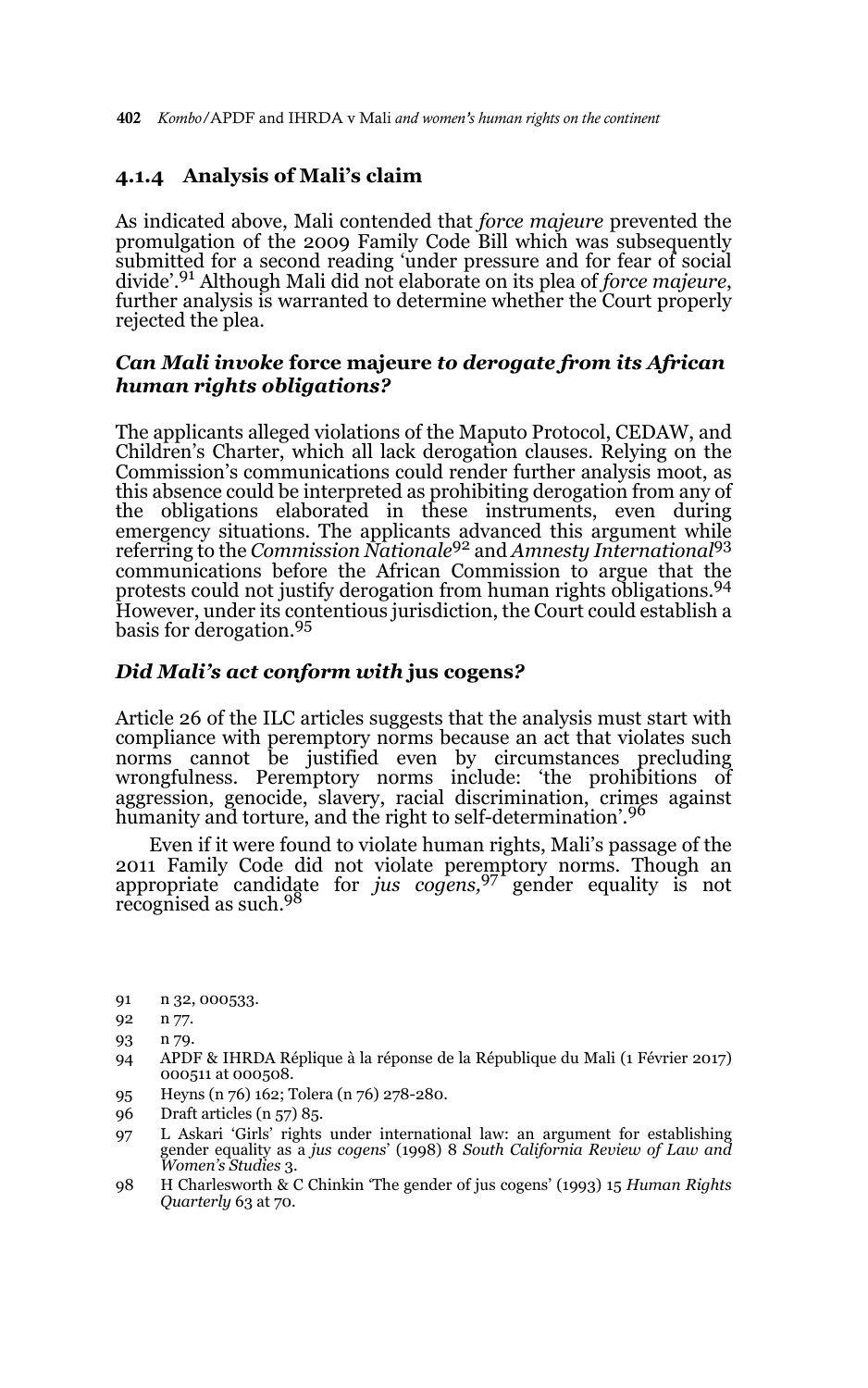## *Did the protests against the Family Code constitute an 'irresistible force' or 'unforeseen event' beyond Mali's control?*

*Force majeure* requires state conduct that is 'involuntary or at least involves no element of free choice'.99 As Paddeu elaborates, '… the situation of *force majeure* nullifies the freedom of the state to comply with its international obligation: the choice of performance is taken from it'.100 This is the key feature that distinguishes *force majeure* from distress and necessity.<sup>101</sup>

Mali would likely face some difficulty proving these elements. The irresistibility requirement means 'the State concerned has no real possibility of escaping its effects'.102 As Paddeu indicates, the classic example of an irresistible force is 'a natural force, which dragged or forced a vessel to enter a foreign port'.103 Situations like this meet the requirement of 'a constraint which the State was unable to avoid or oppose by its own means'.<sup>104</sup>

Although *Autopista Concesionada de Venezuela v Bolivarian Republic of Venezuela*<sup>105</sup> (the *Aucoven* arbitration) has limited relevance because it was primarily governed by Venezuelan law,<sup>106</sup> the arbitration similarly involved protests that Venezuela characterised as *force majeure*. Venezuela argued that these protests had prevented it from raising highway tolls as stipulated in its agreement with Aucoven.107 Venezuela nevertheless conceded that 'the civil protest was not irresistible in the sense that it could not have been mastered by the use of force'.108 Likewise, Mali would have to demonstrate that it lacked the means to prevent or stop the protests.

Alternatively, Mali might have tried to argue that the protests were 'unforeseen.' However, Giula Pecorella points out the difficulty of such an argument in light of the respondent state's characterisation of the resistance to the 2009 reforms as reflective of its 'socio-cultural

- 99 Draft articles (n 57) 76.
- 100 Paddeu (n 64) 466.
- 101 Draft articles (n 57) 76.
- 102 As above.
- 103 Paddeu (n 64) 405.
- 104 Draft articles (n 57) 76.
- 105 ICSID Case No ARB/00/5, Award (23 September 2003).
- 106 n 105, para 105.
- 107 n 105, paras 32-39.
- 108 n 105, para 124.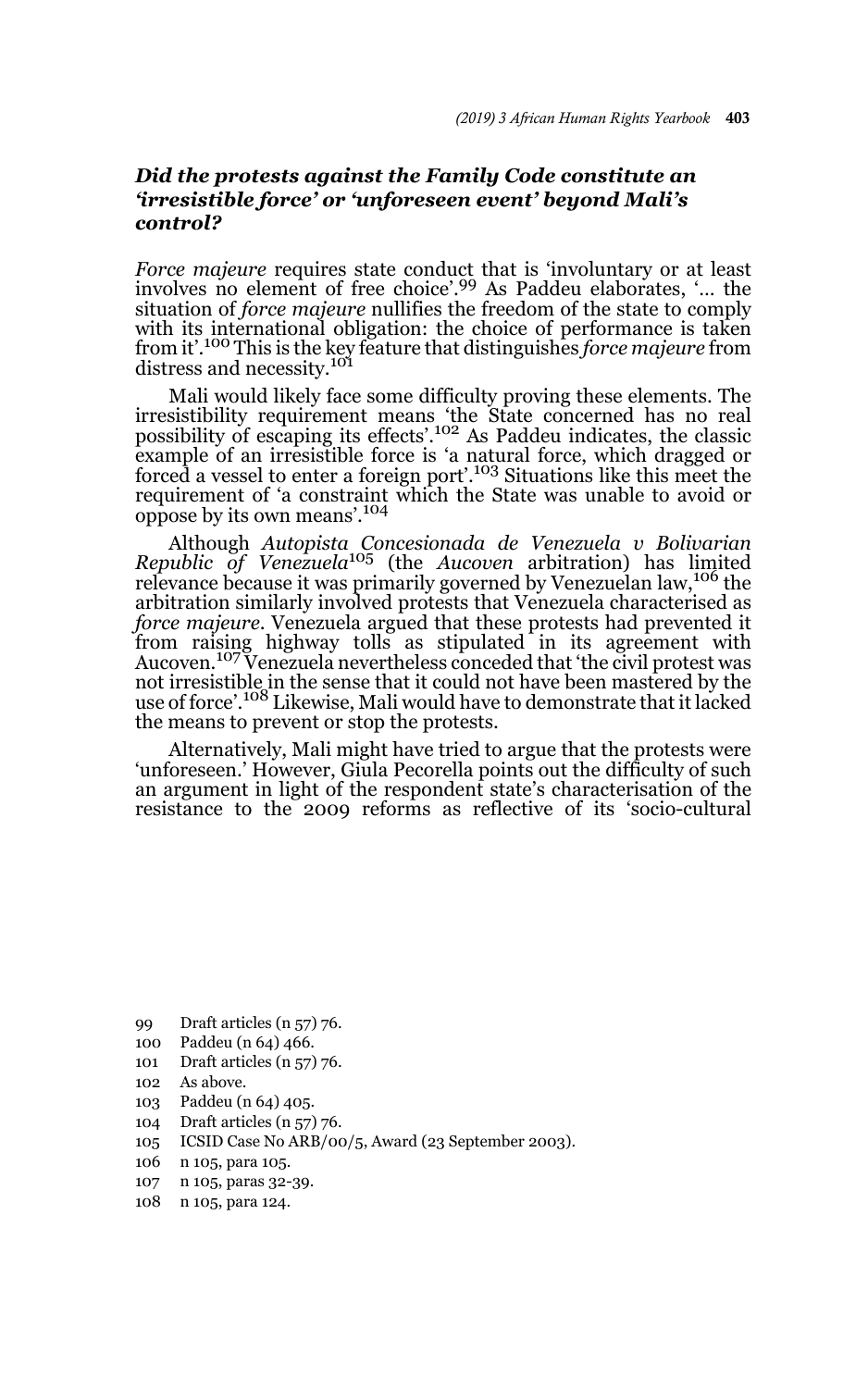realities'.109 Moreover, as discussed above, Islamic groups had voiced their opposition to the reforms as early as 2000.

# *Did the protests make it materially impossible for Mali to perform its obligations?*

Impossibility may result from natural or human activity<sup>110</sup> but has a high threshold: '*Force majeure* does not include circumstances in which performance of an obligation has become more difficult, for example due to some political or economic crisis'.<sup>111</sup> Mali would again face difficulty because, as the tribunal held in *Rainbow Warrior*,

the test of [*force majeure's*] applicability is of absolute and material impossibility, and ... a circumstance rendering performance more difficult or burdensome does not constitute a case of *force majeure*.<sup>112</sup>

While the protests against the 2009 Family Code bill clearly made it 'more difficult' and 'burdensome' for Mali to respect its human rights obligations, it would need additional evidence to support a claim of material impossibility.

#### *Were the protests attributable to Mali's conduct?*

Under the ILC articles, *force majeure* cannot apply where the state assumed the risk of the situation or where it is complicit in bringing it about. $113$  Mali did not assume the risk. Although there is no requirement that such an assumption be in writing, it must be 'clear',<sup>114</sup> which is not the case here. Regarding complicity, *force majeure* does not 'cover situations brought about by the neglect or default of the State concerned'.115

The applicants argued that protests against the Code were evidence that Mali failed to fulfil its obligations to change socio-cultural norms and practices to the benefit of women and children through education and other measures under article 2(2) of the Maputo Protocol and 1(3)

- 109 'A commentary on the African Court's decision in the case APDF and IHRDA v Mali: why socio-cultural endemic factors of a society could never support arguments based on force majeure' International Law Blog 14 January 2019 https://internationallaw.blog/2019/01/14/a-commentary-on-the-african-courtsdecision-in-the-case-apdf-and-ihrda-v-republic-of-mali-why-socio-cultu endemic-factors-of-a-society-could-never-support-arguments-based-on-for cemajeure/ (accessed 20 July 2019).
- 110 The Draft articles provide the following examples: 'stress of weather which may divert State aircraft into the territory of another State, earthquakes, floods or drought', 'loss of control over a portion of the State's territory as a result of an insurrection or devastation of an area by military operations carried out by a third State' (n 57 & 76).
- 111 As above.
- 112 n 66, para 77.
- 113 See Draft articles (n 57) 78.
- 114 'Second Report on State Responsibility, by Mr. James Crawford, Special Rapporteur' 1999 *Yearbook* UN Doc A/CN.4498 and Add. 1-4 3 at 67.
- 115 Draft articles (n 57) 76-77.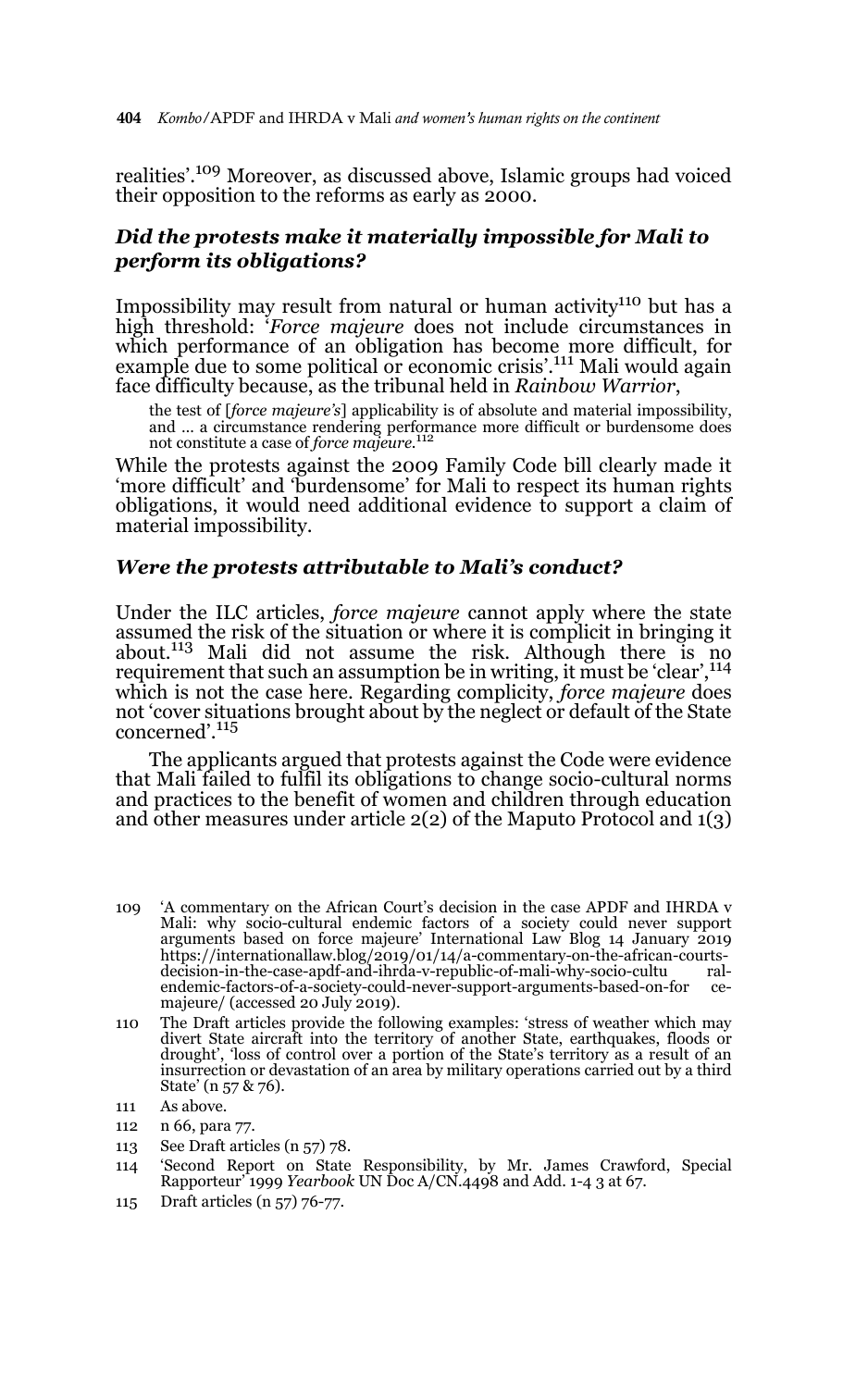of the Children's Charter.116 This could be taken as 'neglect' contributing to the situation and, thereby, bar a *force majeure* plea.

### *Another consideration: timeliness*

As discussed above, article 26 places a time limit on *force majeure* pleas. This was emphasised in *European Commission v Italy* where the Court found as follows:<sup>117</sup>

Moreover, where it is possible to attribute an act to *force majeure*, the effects of that attribution can only last a certain time, namely the time which is in fact needed in order for an administration exercising a normal degree of diligence to put an end to the crisis which has arisen for reasons outside its control.

Protests over the proposed Family Code bill erupted in 2009 and the review process continued until the Family Code was adopted in 2011. Assuming Mali met the elements for a *force majeure* plea, which is questionable in light of the above, this plea might have succeeded while the crisis was ongoing but was unlikely to be tenable until 26 July 2016, when APDF and IHRDA filed the application.

## **4.1.5 Assessment of the Court's implicit rejection of Mali's**  *force majeure* **argument**

Mali's plea of *force majeure* faced many hurdles, with the key one being whether *force majeure* qualifies as an excuse for derogation under the human rights instruments in question. Although the Court appropriately dismissed the plea, elaboration of its reasoning would have been beneficial for the development of jurisprudence in this important but unsettled area concerning derogation from human rights obligations. Moreover, it would have provided additional clarity on whether there are any women's human rights obligations from which no derogation is permitted.

# **4.2 Mali's argument regarding adapting the law to 'socio-cultural realities'**

The second key silence in this case emerges in Mali's defence to the alleged violation of the minimum marriage age. Mali asserted that there was no such violation; rather, the law was adjusted to reflect 'socio-cultural realities'. Mali informed the Court:<sup>118</sup>

… there is no point in passing legislation which will never be applied or hardly applied. The law must be in harmony with socio-cultural realities. There is no point in creating a gap between the two ... Therefore, the issue is not that of a violation of international obligations or the perpetuation of practices that are 'to be discouraged', but an adaptation of the said commitment to

- 116 Réplique (n 94) 000508.
- 117 *European Commission* (n 67) para 48.
- 118 Defence on the Merits (n 32) 000536-000535.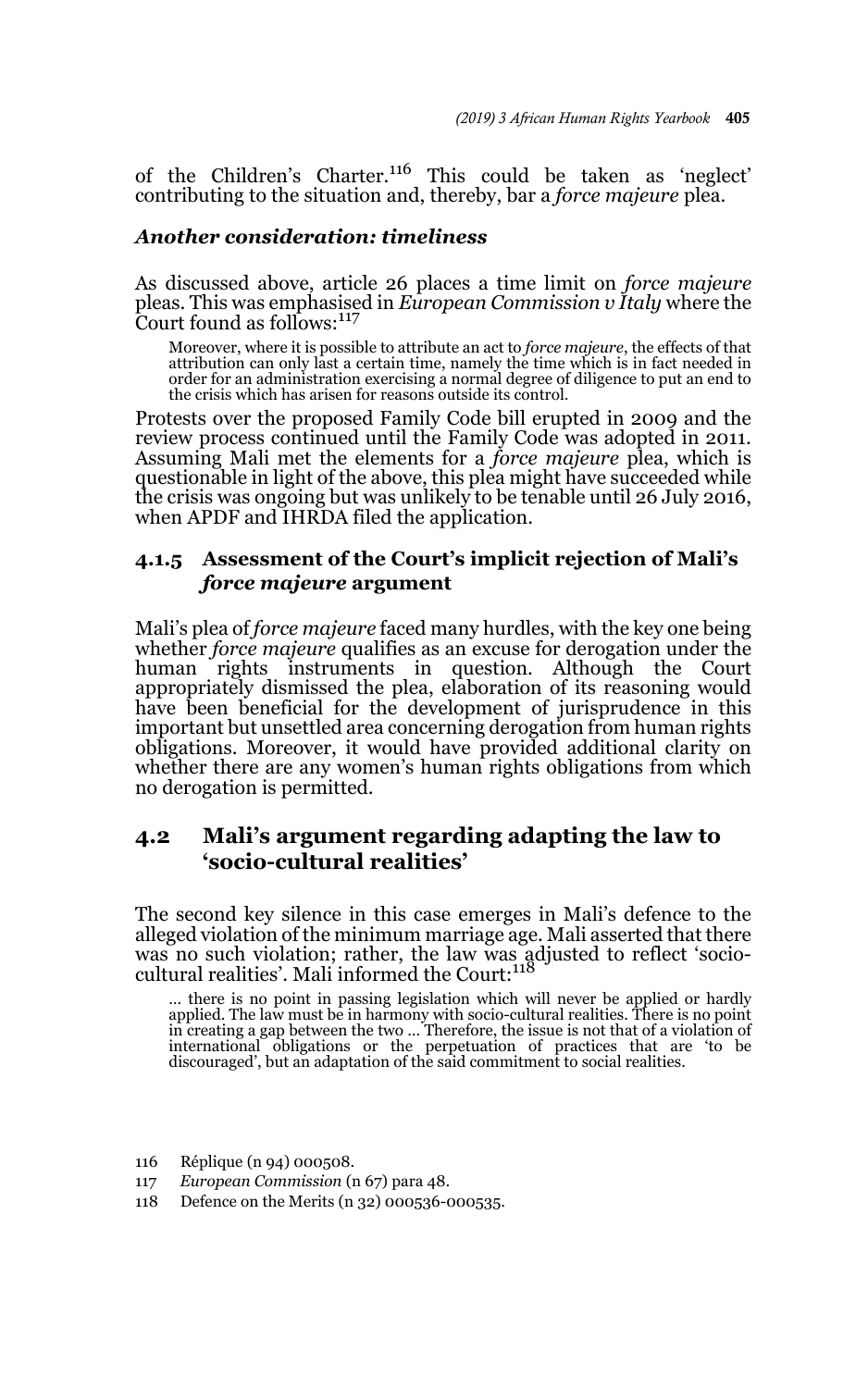The Court only indirectly responded to this assertion through reference to state obligations under the Maputo Protocol and Children's Charter to take action towards eradicating harmful practices and customs as well as to put in place measures to ensure a minimum marriage age of 18.<sup>119</sup> Later, in its finding on '[t]he alleged violation of the obligation to eliminate practices or traditions harmful towards women and children', the Court alluded to article 2(2) of the Protocol and similar provisions in CEDAW and the Children's Charter120 under which states must

modify the social and cultural patterns of conduct of women and men through public education, information, education and communication strategies, with a view to achieving the elimination of harmful cultural and traditional practices and all other practices which are based on the idea of the inferiority or the superiority of either of the sexes, or on stereotyped roles for women and men.

Thus, while Mali sought to keep the law in step with contemporary 'socio-cultural realities', the Court emphasised its obligation to take steps towards changing such realities in order to advance the rights of women and children.

As described earlier, Mali's position echoed the one articulated by opponents of the 2009 Bill who criticised it for imposing non-Islamic and non-Malian values on Mali's people. The former president of the High Islamic Council, Imam Mahmoud Dicko, decried the reforms as 'socio-cultural mimicry [*mimétisme socioculturel*] that drains the reference points for our [Muslim] identity'.121 Similarly, in a documentary on the Family Code which aired on Al Jazeera in 2010, Hadja Safiatou Dembele, the president of the National Union of Muslim Women's Associations, said, 'Muslims are not against the Code. What we want is a Code that is adaptable to our customs, traditions and<br>religion.'<sup>122</sup>

Although this position was not articulated at such, it can be interpreted as an argument for cultural relativism. The respondent state, and individuals referenced above, were claiming that the human rights in question in the Family Code reform process did not apply universally because socio-cultural particularities in Mali – including religion – meant that a different set of norms took precedence. Thus, while Mali's argument cannot be considered a traditional legal defence, it situated the controversy within one of the most polarising debates in the human rights field. Some scholars described the debate as 'overdrawn'<sup>123</sup> and in her 2005 book, Fareda Banda wrote that she was 'not sure that there is much more to be said that has not already been

120 Under art 21(1) of the Children's Charter, state parties must 'take all appropriate measures to eliminate harmful social and cultural practices affecting the welfare, dignity, normal growth and development of the child'.

- 122 R Stewart 'Family Code' Witness, Al Jazeera 12 Nov 2010 https://www.aljazeera. com/programmes/witness/2010/09/201095141841631119.html (accessed 6 August 2019).
- 123 UF Dahre 'Searching for middle ground: anthropologists and the debate on the universalism and the cultural relativism of human rights' (2017) 21 *International Journal of Human Rights* 611 at 612.

<sup>119</sup> *APDF v IHRDA* (n 4) paras 73-75.

<sup>121</sup> Soares (n 19) 279.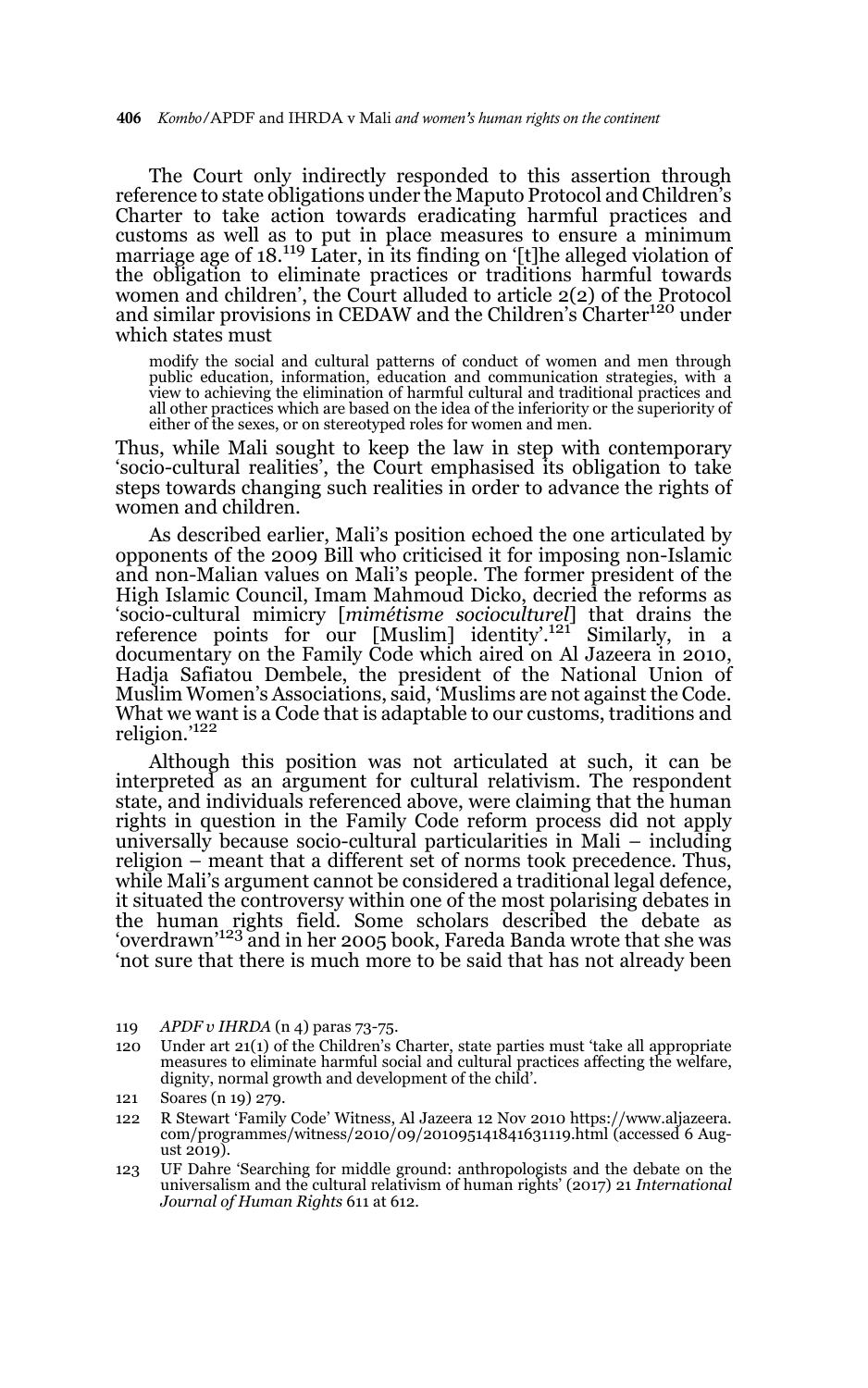written on the matter'.<sup>124</sup> However, Mali's invocation of this debate attests to its continued relevance.

# **4.2.1 The great human rights' debate: universality versus cultural relativism**

The debate over whether or not cultural relativism forecloses the universality of human rights is important because, as Mark Goodale suggests, the debate is really about the legitimacy of human rights.<sup>125</sup> Interestingly, although the 1993 Vienna World Conference on Human Rights sought to promote human rights across the globe, the Vienna Declaration and Programme of Action adopted at the conference highlighted the tension between universality and cultural relativism. Paragraph 5 of the Declaration states:

All human rights are universal, indivisible and interdependent and interrelated. The international community must treat human rights globally in a fair and equal manner, on the same footing, and with the same emphasis. While the significance of national and regional particularities and various historical, cultural and religious backgrounds must be borne in mind, it is the duty of States, regardless of their political, economic and cultural systems, to promote and protect all human rights and fundamental freedoms.

This tension was even more strongly articulated by the American Anthropological Association (AAA)'s statement on human rights<sup>126</sup> submitted by the AAA's Executive Board in June 1947 to the UN<br>Commission on Human Rights (UN Commission),<sup>127</sup> which was drafting the Universal Declaration on Human Rights (Universal Declaration) at the time. The statement rejected the Universal<br>Declaration as a document that imperially 'imposed'<sup>128</sup> Western values in the face of empirical evidence of the diversity of moral values across the globe, all of which deserved respect. Moreover, the statement criticised the Universal Declaration's focus on individuals without taking into account the significance of social groups.

A shift in the discipline and, perhaps most importantly, anthropologists' commitment to supporting indigenous groups, contributed to the publication of a new statement adopted by the AAA's membership in June 1999.<sup>129</sup> Although the statement still emphasised individual's and group's 'generic right to realize their capacity for culture',130 it embraced human rights principles as reflected in the Universal Declaration and other instruments, while leaving space for a

126 American Anthropological Association '1947 Statement on human rights' 24 June 1947 http://humanrights.americananthro.org/1947-statement-on-human-rights/ (accessed 7 August 2019).

128 As above

<sup>124</sup> F Banda *Women, law and human rights: an African perspective* (2005) 247.

<sup>125</sup> M Goodale 'The myth of universality: the UNESCO "Philosophers' Committee" and the making of human rights' (2018) 43 *Law and Social Inquiry* 596 at 598.

<sup>127</sup> As above.

<sup>129</sup> American Anthropological Association '1999 Statement on human rights' June http://humanrights.americananthro.org/1999-statement-on-humanrights/ (accessed 7 August 2019).

<sup>130</sup> As above.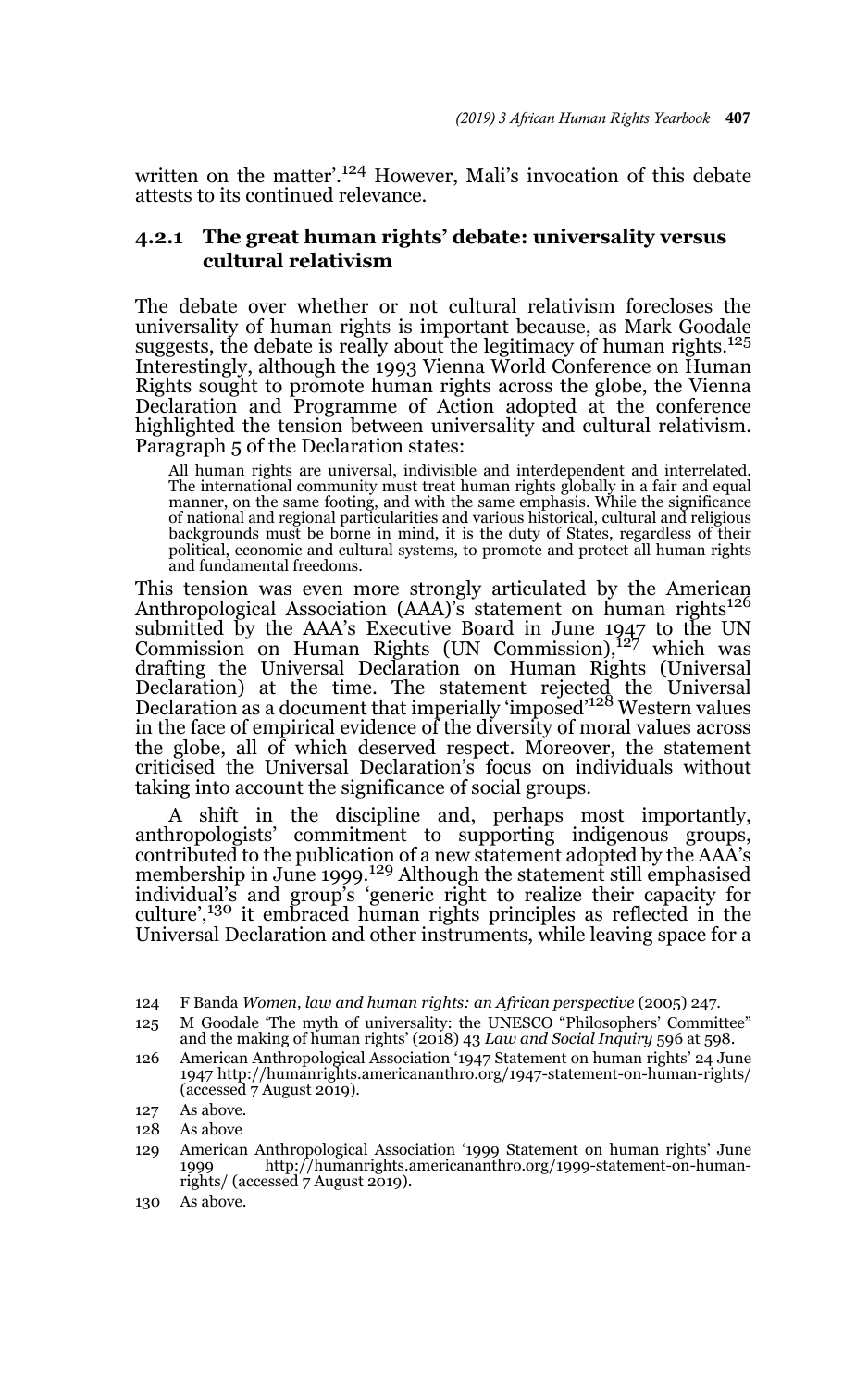vision of human rights that transcended them. Unlike the 1947 Statement which essentially signalled anthropology's disengagement with human rights, this new statement urged anthropologists to contribute to the study of the field.<sup>131</sup>

### **4.2.2 Reservations as a cultural relativist tool**

Although reservations are a key modality through which states 'negotiate' the tension between universality and cultural relativism,<sup>132</sup> Mali did not opt for this route. By entering reservations to treaties, states 'exclude or modify' the application of certain treaty provisions,<sup>133</sup> as long as the reservations meet conditions elaborated in the treaty or, where relevant, in article 19 of the Vienna Convention.<sup>134</sup> Some reservations can be read as the rejection of universal applicability of a treaty provision and insistence that certain domestic particularities be<br>taken into consideration. Hence, Universal Rights Groups taken into consideration. Hence, Universal Rights Groups 'an invaluable barometer of the universality of human rights'.<sup>135</sup>

The Maputo Protocol and Children's Charter lack specific provisions on reservations, which are consequently governed by the Vienna Convention. Echoing the Vienna Convention, article 28(2) of CEDAW provides that '[a] reservation incompatible with the object and purpose of the present Convention shall not be permitted'. Observing these conditions, Mali might have placed reservations on some provisions in order to assert socio-culturally based prerogatives.

However, Mali ratified the Maputo Protocol,<sup>136</sup> CEDAW,<sup>137</sup> and

- 131 As above.
- 132 C Powell 'Introduction: locating culture, identity, and human rights symposium in celebration of the fiftieth anniversary of the Universal Declaration of Human Rights: introduction' (1998) 30 *Columbia Human Rights Law Review* 201 at 217.
- 133 Vienna Convention, art 2(1)(d); ILC 'Guide on practice on reservations to treaties' (2011) *Yearbook of the International Law Commission* Part 2 1.1(1).
- 134 It reads: A State may, when signing, ratifying, accepting, approving or acceding to a treaty, formulate a reservation unless: (a) The reservation is prohibited by the treaty; (b) The treaty provides that only specified reservations, which do not include the reservation in question, may be made; or (c) In cases not falling under sub-paragraphs (a) and (b), the reservation is incompatible with the object and purpose of the treaty.
- 135 B Çali & M Montoya 'The march of universality? Religion-based reservations to the core UN treaties and what they tell us about human rights and universality in the 21st century' Universal Rights Group May 2017 https://www.universalrights.org/urg-policy-reports/march-universality-religion-based-reservationscore-un-human-rights-treaties-tell-us-human-rights-religion-universality-21stcentury/ (accessed  $\bar{5}$  July 2019) 13.
- 136 L Asuagbor 'Status of implementation of the Protocol to the African Charter on Human and Peoples' Rights on the Rights of Women in Africa' 18 March 2016 https://reliefweb.int/sites/reliefweb.int/files/resources/special-rapporteur-onrights-of-women-in-africa-presentation-for-csw-implementation.pdf (accessed 7 August 2019).
- 137 UN Women 'Reservations to CEDAW' https://www.un.org/womenwatch/daw/ cedaw/reservations.htm (accessed 7 August 2019).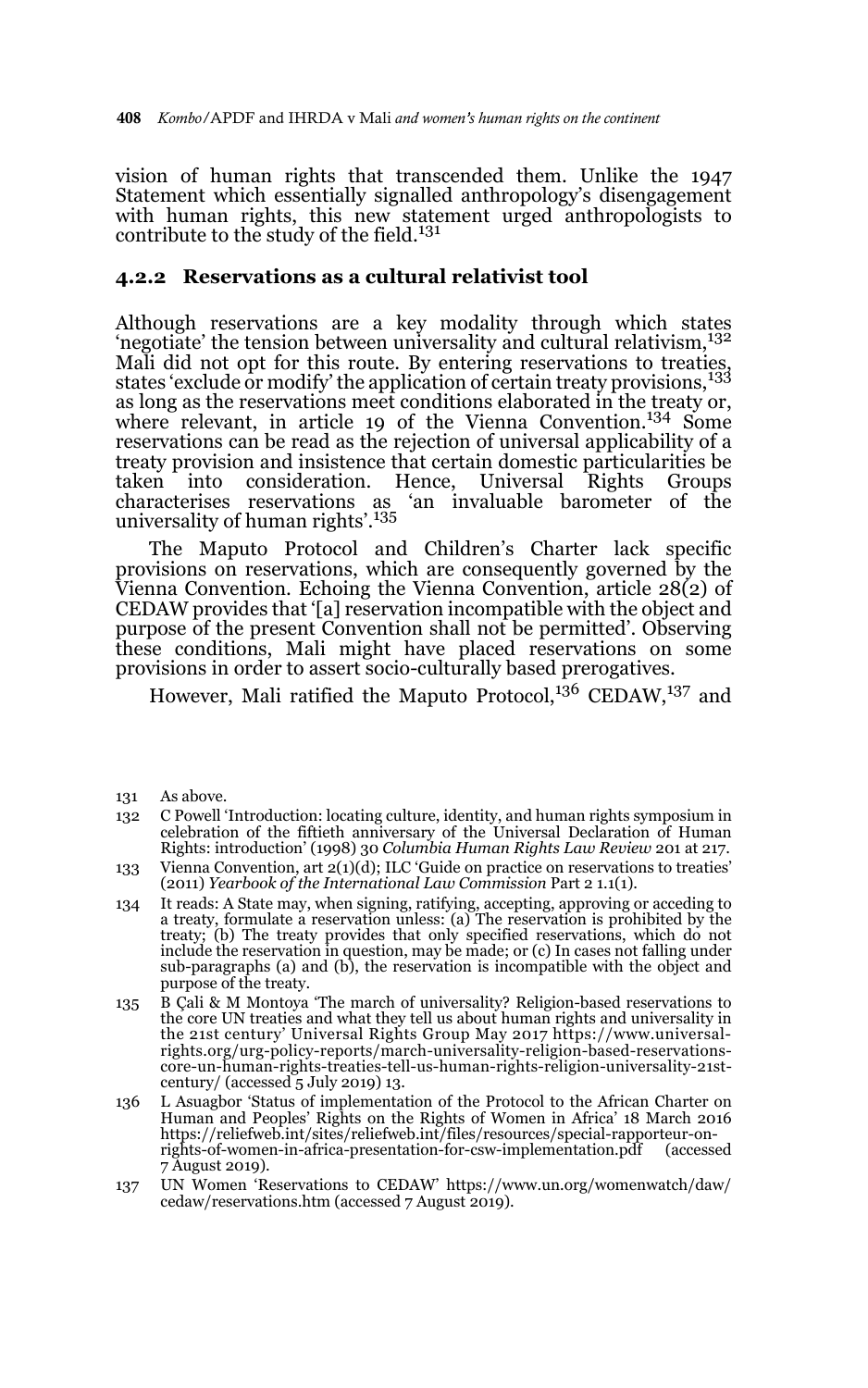Children's Charter<sup>138</sup> without any reservations. This is interesting in light of the fact that CEDAW, and particularly its article 16 on marriage and the family, has the largest number of reservations based on religion among all the core human rights treaties.<sup>139</sup> Instead of using reservations to carve out exceptions, Mali employed a cultural relativist argument in its defense at the African Court.

#### **4.2.3 Searching for 'middle ground'**

Unfortunately, reservations do not represent a solution to the challenge of establishing the universality of human rights. This debate continued even during anthropologists' 'exile'<sup>140</sup> from it. Issuing what might be taken as a call to action, Ronald Cohen wrote in 1989:<sup>141</sup>

Given the urgency of such issues, it is at best irrelevant, or worse even mischievous, to assert and defend simplistic polarities of relativism versus universal moral imperatives. What is desperately needed—and anthropology should be central to this quest—is a search for some middle ground.

Although even a cursory description of the key efforts to reconcile universalism and cultural relativism is beyond the scope of this article, it will highlight three of the more pragmatic efforts to go beyond this binary.

Perhaps the most well-known efforts pertaining to Islam and human rights have been undertaken by Abdullahi An-Na'im who begins with a commitment to the universality of human rights within a project seeking to establish their 'cultural legitimacy', particularly in Islamic contexts.142 According to An-Na'im, once rights are 'in conformity with recognized principles or accepted rules and standards of a given culture',143 they will be respected and no longer viewed as foreign impositions.<sup>144</sup> He thus draws on the work of Alison Dundes Renteln who emphasises that moral diversity does not foreclose the possibility of cross-cultural universality and thereby calls for the use of empirical studies to 'validate' human rights.145 Along the same lines, An-Na'im advocates for a 'cross-cultural approach'146 in which, guided by 'the universal principle of reciprocity<sup>147</sup> scholars, human rights

- 138 African Committee of Experts on the Rights and Welfare of the Child 'Reservations' https://www.acerwc.africa/reservations/ (accessed 7 August 2019).
- 139 Çali & Montoya (n 134) 19 & 21. This must be put into context of CEDAW's 'nearuniversal ratification' (at 18).
- 140 Goodale (n 125) 487.
- 141 R Cohen 'Human rights and cultural relativism: the need for a new approach'(1989) 91 *American Anthropologist* 1014 at 1016.
- 142 AA An-Na'im 'Problems of universal cultural legitimacy for human rights' in An-Na'im *Muslims and global justice* (2011) 65 at 66.
- 143 An-Na'im (n 142) 69.
- 144 An-Na'im (n 142) 66.
- 145 *International human rights: universalism versus relativism* (1990) 88.
- 146 An-Na'im (n 142) 90.
- 147 'According to this principle, human rights are those that a person would claim for herself or himself and must therefore be conceded to all other human beings' An-Na'im (n 142) 95.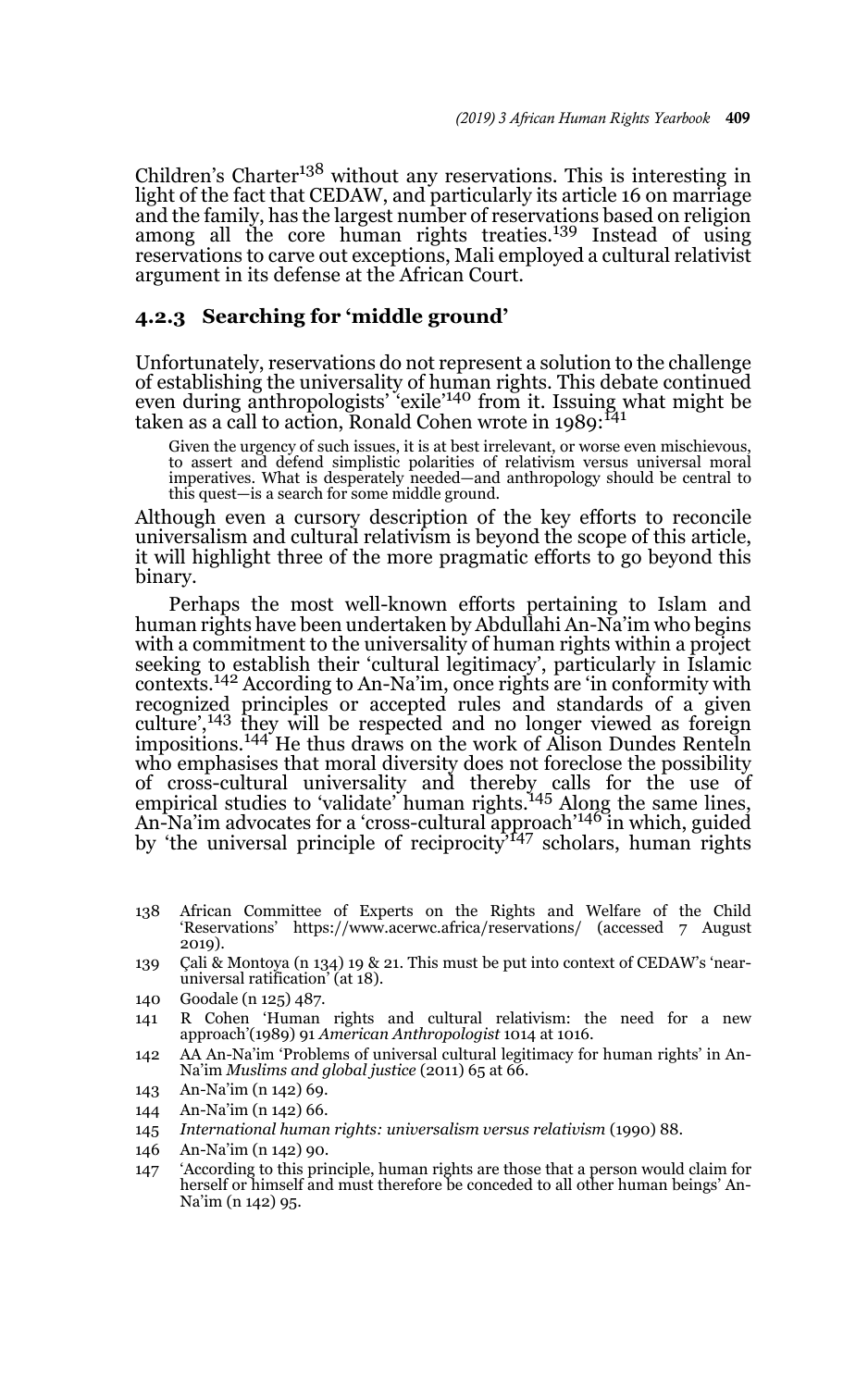advocates, and others identify understandings of human rights, specifically focused on inherent human dignity and integrity, within and across particular cultural contexts which then instantiate universality.148

Under controversial circumstances described by Mark Goodale, the United Nations Educational, Scientific and Cultural Organisation actually sought to undertake such a study in 1947 and 1948 in order to<br>inform the drafting of the Universal Declaration. <sup>149</sup> Although the scale and impact of its survey have since been exaggerated,<sup>150</sup> this effort shared Renteln and An-Na'im's aspiration towards demonstrating the universality of human rights across the globe. Aside from the feasibility of such a large-scale project, one might question, as Goodale does, whether concepts like dignity and values lend themselves well to empirical study.<sup>151</sup>

Concerned about approaches that simplistically vilify culture for its detrimental impact on African women's human rights, Celestine Nyamu-Musembi and Sylvia Tamale conceptualise culture as a resource that should be mobilised in order to carve out space between universalism and cultural relativism. Nyamu-Musembi challenges the<br>view of culture as a 'fence'<sup>152</sup> blocking gender equality and highlights opportunities to use it as a 'pathway'153 towards gender equality by harnessing its inherent dynamism to challenge discriminatory practices and leverage practices that advance women's human<br>rights.<sup>154</sup> Similarly, Tamale urges recognition of the 'emancipatory potential' of culture from a critical human rights perspective.155 In her view, women's human rights advocates must 'surface the positive, egalitarian aspects of African culture and use it to our advantage'.156

Based on ethnographic research on gender violence, Sally Engle Merry introduced the idea of 'vernacularization' or translation of<br>international human rights norms and practices in local contexts.<sup>157</sup> Viewing international human rights law itself as a 'cultural system',158 Merry posits that particularly where gender issues are concerned, women's rights activists often play the role of translators who render

- 148 As above.
- 149 Goodale (n 125).
- 150 See Human Rights Comments and Interpretations; a symposium edited by Unesco, UNESCO (25 July 1948), UNESCO/PHS/3(rev.) (1948); Goodale (n 125) 611-614.
- 151 Goodale (n 125) 614-615.
- 152 Nyamu-Musembi 'Are local norms and practices fences or pathways? The example of women's property rights' in A An-Na'im (ed) *Cultural transformation and human rights in Africa* (2002) 126 at 137.
- 153 n 152, 132.
- 154 n 152, 144.
- 155 S Tamale 'The right to culture and the culture of rights: a critical perspective on women's sexual rights in Africa' (2008) 16 *Feminist Legal Studies* 47 at 48 & 65.
- 156 n 155, 64-65.
- 157 SE Merry *Human rights and gender violence: translating international law into local justice* (2006).
- 158 n 157, 16.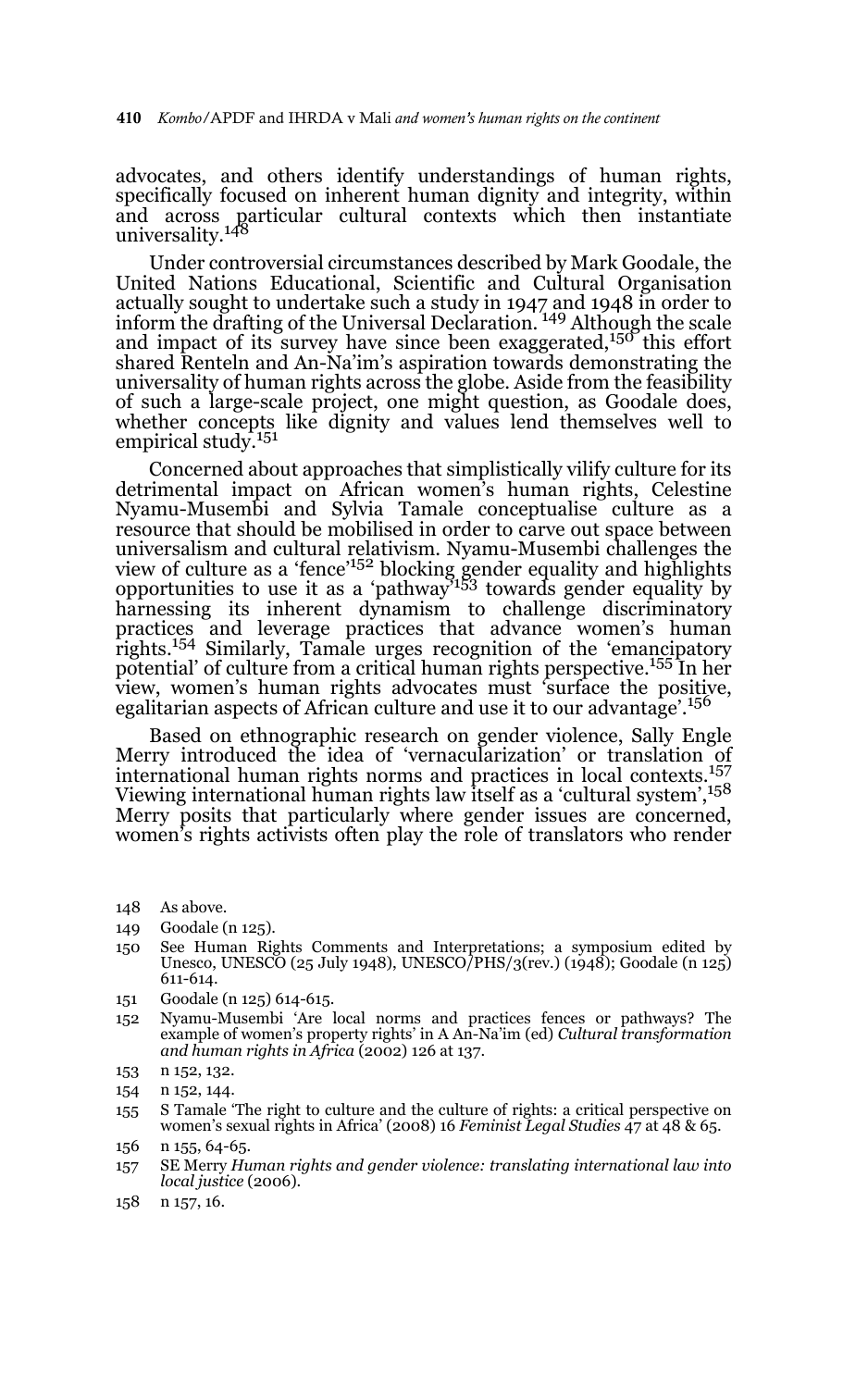international human rights norms into language that is meaningful in the places where they work<sup>159</sup> much in the same way that a language translator renders a foreign or at least unfamiliar language into the vernacular, or local, language. In this way, they form a 'bridge'<sup>160</sup> between universalism and cultural relativism. However, as she and Peggy Levitt note in a more recent publication, this process carries the risk that the meaning of even core human rights principles may be radically transformed, such that they are no longer recognisable.<sup>161</sup>

#### **4.2.4 Lessons for Mali from the middle ground theorists**

In *APDF and IHRDA*, the respondent state argued that so-called universal human rights norms on the minimum marriage age should not be applied in Mali in part because a different set of social, cultural, and religious values, beliefs, and practices applied which should – and arguably could – not be upended by international human rights law. The main lesson from the middle ground theorists is that one should not preclude the possibility of a reconciliation between the 'Malian' values perceived as under attack on the one hand and human rights on the other.

But what are these values? Mali's cultural relativist argument rejected the universality of human rights and conceptualised culture as 'a static, homogenous, and bounded entity defined by its specific "traits"'.162 This conceptualisation is one that anthropologists abandoned long ago 'in favor of an understanding of culture as historically produced, globally inter-connected and, internally contested and marked with ambiguous boundaries of identity and practice'.<sup>163</sup> This suggests that there is still a possibility for human rights to have meaning and resonance in the current Malian context.

The middle ground theorists also caution human rights proponents against an uncritical understanding of culture. '[H]uman rights<br>zealots',<sup>164</sup> as Makau Mutua calls them, perpetuate the colonial civilising mission. The main difference is that now certain cultural beliefs and practices must be abandoned in order to embrace an<br>idealised human rights modernity.<sup>165</sup> As Mutua contends, this fits into a 'savages-victims-saviors (SVS) construction<sup>'166</sup> in which non-

<sup>159</sup> Merry (n 157) 216.

<sup>160</sup> SE Merry 'The vernacularization of women's human rights' in S Hopgood *et al* (eds) *Human rights futures* (2017) 214.

<sup>161</sup> n 160, 236.

<sup>162</sup> A-BS Preis 'Human rights as cultural practice: an anthropological critique' (1996) 18 *Human Rights Quarterly* 286 at 289.

<sup>163</sup> SE Merry 'Changing rights, changing culture' in JK Cowan *et al* (eds) *Culture and rights: anthropological perspectives* (2001) 31 at 41.

<sup>164</sup> M Mutua 'Savages, victims, and saviors: the metaphor of human rights' (2001) 42 *Harvard International Law Journal* 201 at 218.

<sup>165</sup> See Merry (n 157) 13; JL Comaroff & J Comaroff *Of revelation and revolution: Volume 2: the dialectics of modernity on a South African frontier* (1997).

<sup>166</sup> Mutua (n 164) 201.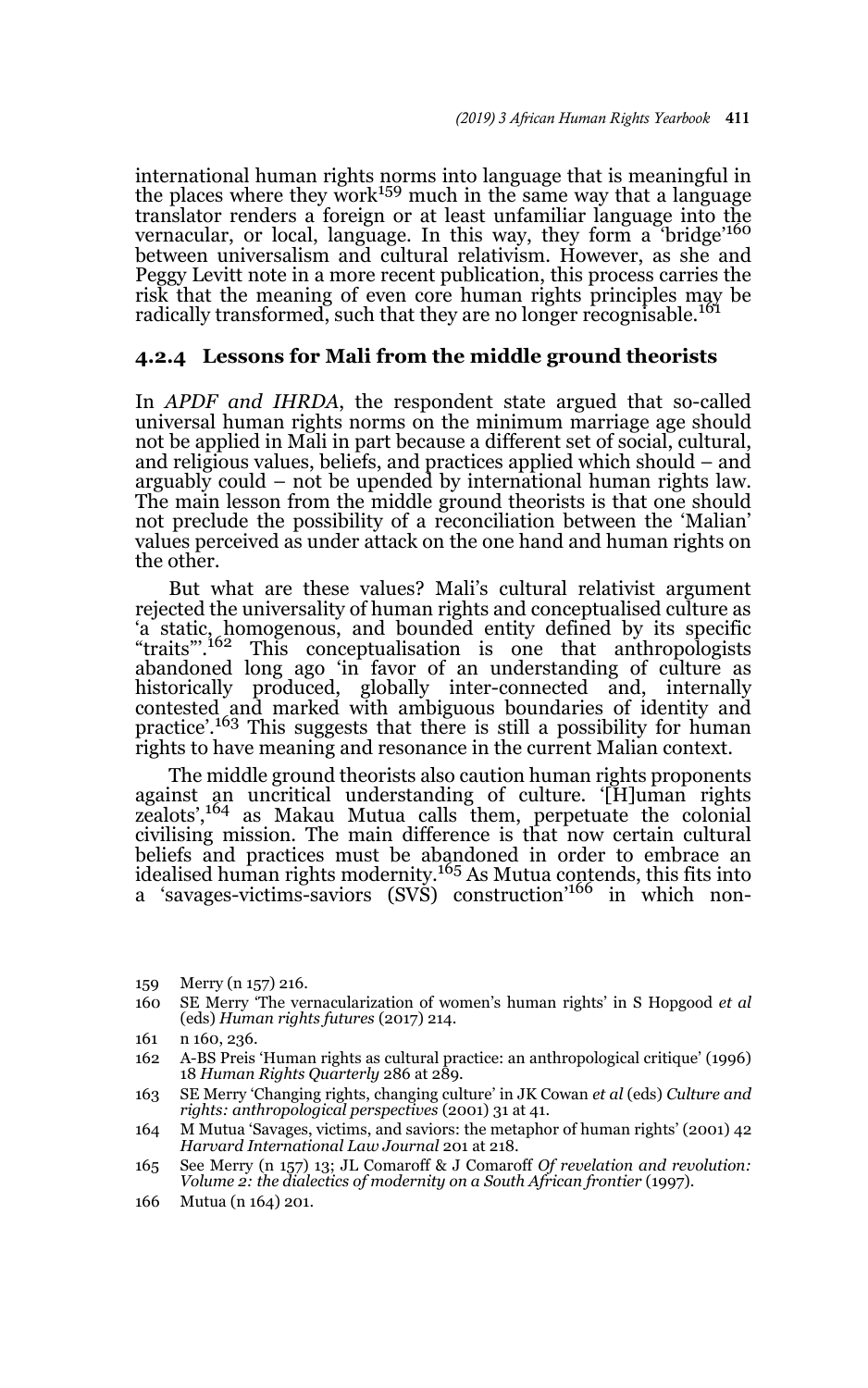Western peoples are depicted as victims living in savage contexts and in need of Western saviours. The perspective must also be criticised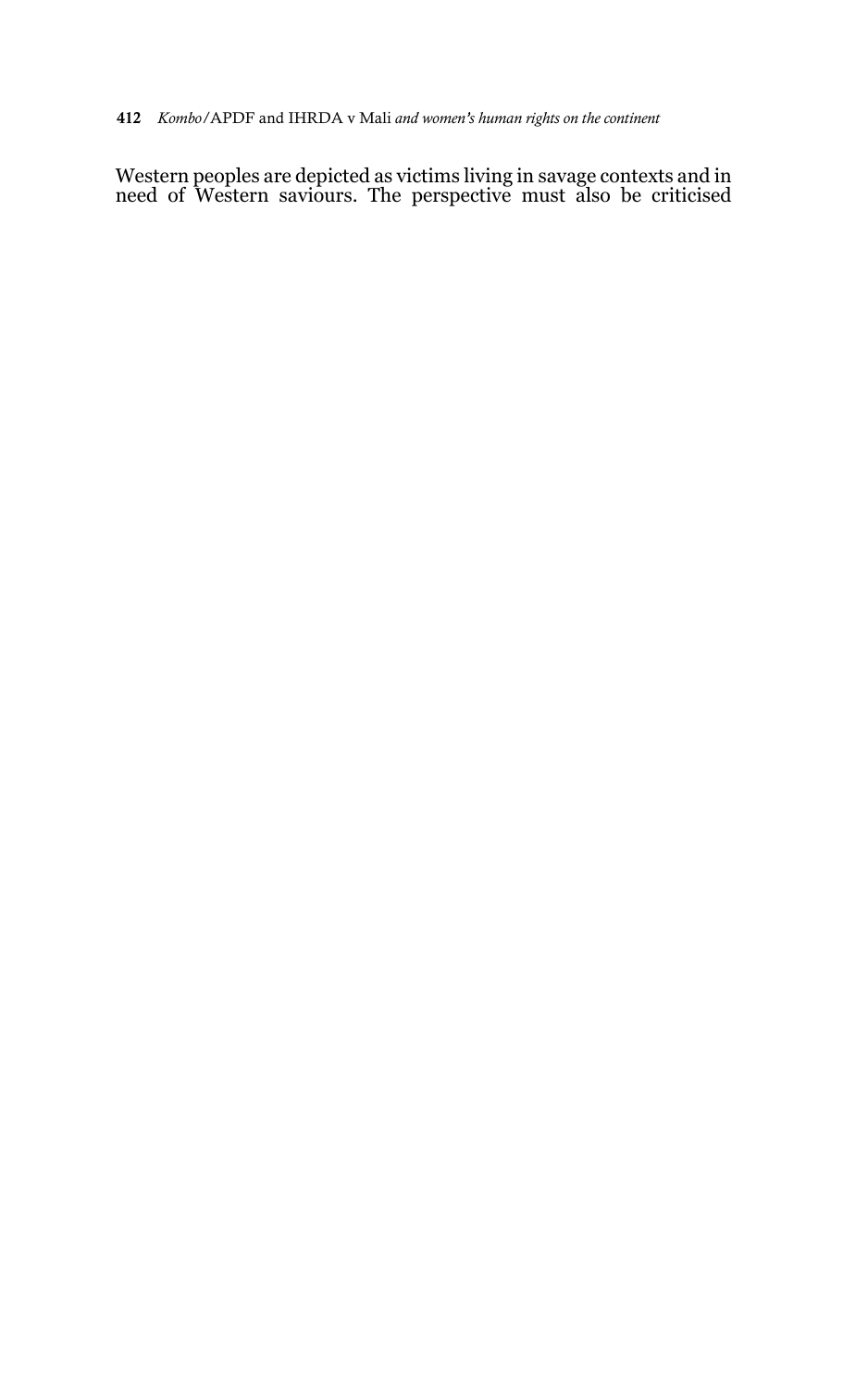because it adopts an evolutionary understanding of culture which<br>anthropologists have also abangoned.<sup>167</sup> Taken to its extreme, it could be viewed as cultural nihilism<sup>168</sup> and thus engenders strong opposition like the fear of loss of Malian and Islamic culture and identity, however undefined, expressed by opponents of the 2009 Bill. One might also question whether opponents were also rejecting the SVS construction.

However, it would be disingenuous to claim that most Malians simply had outdated understandings of culture. The fact that particular understandings of culture were shared by so many across the country or, at a minimum, strategically mobilised to support or defeat the bill, merits further study. 'The anthropologist's task, then is to contextualize these understandings, thereby not simply studying "culture" but studying more closely, the cultural production of the concept of "culture" within various social arenas.'<sup>169</sup>

The African Court appropriately declined to wade into the debate over universality versus cultural relativism, instead simply reminding Mali of its obligations to use a range of measures to promote gender equality and children's well-being. Nevertheless, scholars and activists should take the Court's relative silence as an invitation for further research. This research should continue to grapple with the debate over universality and cultural relativism not only from a theoretical perspective, but by undertaking ethnographic research in places like Mali to better understand this tension and how or even whether it can be overcome. Although many may have a vision of human rights as 'the last utopia',<sup>170</sup> such research must still remain critical of human rights as a project not only because of its origins, still uncertain claims of universality, and tendency towards the  $SVS$  construction,  $^{171}$  but also to avoid foreclosing the possibility of 'more promising mass-based movements for social justice'.<sup>172</sup>

# **5 CONCLUSION**

*APDF and IHRDA* is an important case that not only concerns women's human rights, but addressed what are generally perceived as sensitive issues regarding marriage and the family. By holding that Mali's 2011 Family Code violated human rights law, the African Court promoted gender equality within the family and beyond. Although the Court was largely silent regarding Mali's *force majeure* argument and cultural relativism claims, these silences still have potential to strengthen women's recourse for human rights violations in Africa because they implicitly rejected the notion that violent opposition to human rights

- 167 Merry (n 157) 13.
- 168 BK Kombo 'The policing of intimate partnerships in Yaoundé, Cameroon' unpublished PhD dissertation, Yale University, 2010 194.
- 169 Kombo (n 168) 95-96.
- 170 S Moyn *The last utopia: human rights in history* (2012).
- 171 Mutua (n 164) 201.
- 172 S Hopgood *et al* 'Introduction: human rights past, present, and future' in S Hopgood *et al* (n 160) 22.